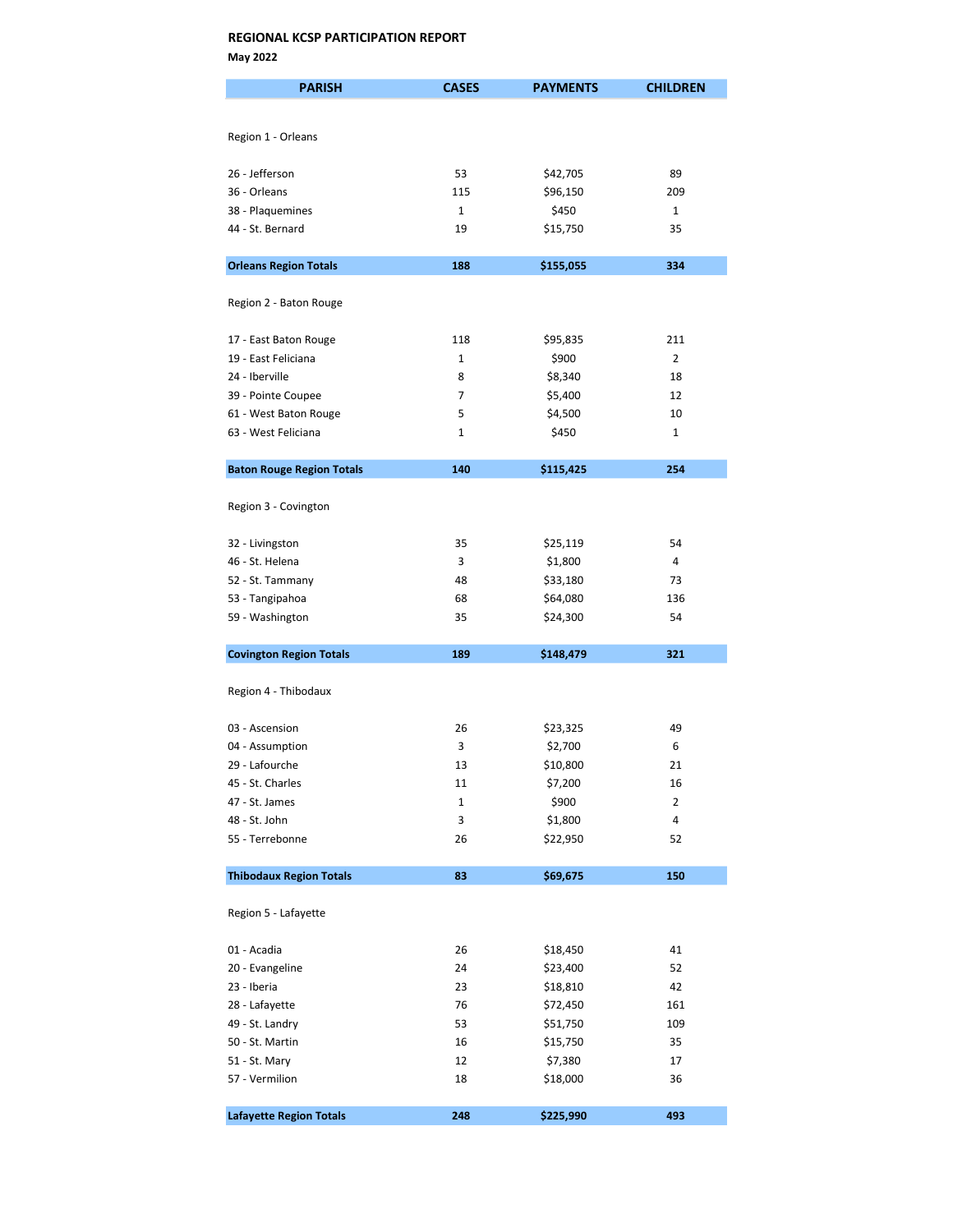| <b>PARISH</b>                     | <b>CASES</b>   | <b>PAYMENTS</b> | <b>CHILDREN</b> |
|-----------------------------------|----------------|-----------------|-----------------|
|                                   |                |                 |                 |
| Region 6 - Lake Charles           |                |                 |                 |
|                                   |                |                 |                 |
| 02 - Allen                        | 10             | \$7,866         | 21              |
| 06 - Beauregard                   | 17             | \$13,050        | 29              |
| 10 - Calcasieu                    | 48             | \$47,244        | 94              |
| 12 - Cameron                      | $\overline{2}$ | \$1,800         | 4               |
| 27 - Jefferson Davis              | 19             | \$20,250        | 43              |
|                                   |                |                 |                 |
| <b>Lake Charles Region Totals</b> | 96             | \$90,210        | 191             |
| Region 7 - Alexandria             |                |                 |                 |
|                                   |                |                 |                 |
| 05 - Avoyelles                    | 20             | \$19,350        | 42              |
| 13 - Catahoula                    | 4              | \$3,150         | $\overline{7}$  |
| 15 - Concordia                    | 8              | \$6,300         | 15              |
| 22 - Grant                        | 9              | \$9,000         | 17              |
| 30 - Lasalle                      | 4              | \$2,700         | 6               |
| 40 - Rapides                      | 58             | \$49,860        | 104             |
| 58 - Vernon                       | 5              | \$4,950         | 11              |
| 64 - Winn                         | 6              | \$6,750         | 12              |
| <b>Alexandria Region Totals</b>   | 114            | \$102,060       | 214             |
|                                   |                |                 |                 |
| Region 8 - Shreveport             |                |                 |                 |
| 08 - Bossier                      | 28             | \$21,600        | 48              |
| 09 - Caddo                        | 112            | \$91,995        | 198             |
| 14 - Claiborne                    | 6              | \$4,050         | 9               |
| 16 - DeSoto                       | 8              | \$8,550         | 19              |
| 35 - Natchitoches                 | 16             | \$16,650        | 37              |
| 41 - Red River                    | 3              | \$4,050         | 9               |
| 43 - Sabine                       | 9              | \$10,350        | 23              |
| 60 - Webster                      | 11             | \$7,110         | 17              |
| <b>Shreveport Region Totals</b>   | 193            | \$164,355       | 360             |
| Region 9 - Monroe                 |                |                 |                 |
|                                   |                |                 |                 |
| 07 - Bienville                    | 7              | \$5,850         | 13              |
| 11 - Caldwell                     | 5              | \$4,050         | 9               |
| 18 - East Carroll                 | 3              | \$2,700         | 6               |
| 21 - Franklin                     | 5              | \$3,600         | 8               |
| 25 - Jackson                      | 5              | \$3,465         | 8               |
| 31 - Lincoln                      | 8              | \$16,650        | 21              |
| 33 - Madison                      | 6              | \$5,265         | 12              |
| 34 - Morehouse                    | 17             | \$12,150        | 25              |
| 37 - Ouachita                     | 59             | \$66,597        | 131             |
| 42 - Richland                     | 11             | \$8,550         | 19              |
| 54 - Tensas                       | 0              | \$0             | 0               |
| 56 - Union                        | 8              | \$6,750         | 15              |
| 62 - West Carroll                 | 5              | \$6,300         | 14              |
| <b>Monroe Region Totals</b>       | 139            | \$141,927       | 281             |
|                                   |                |                 |                 |
| <b>Others Totals</b>              | 0              | \$0             | $\bf{0}$        |
| <b>STATE TOTALS</b>               | 1,390          | \$1,213,176     | 2,598           |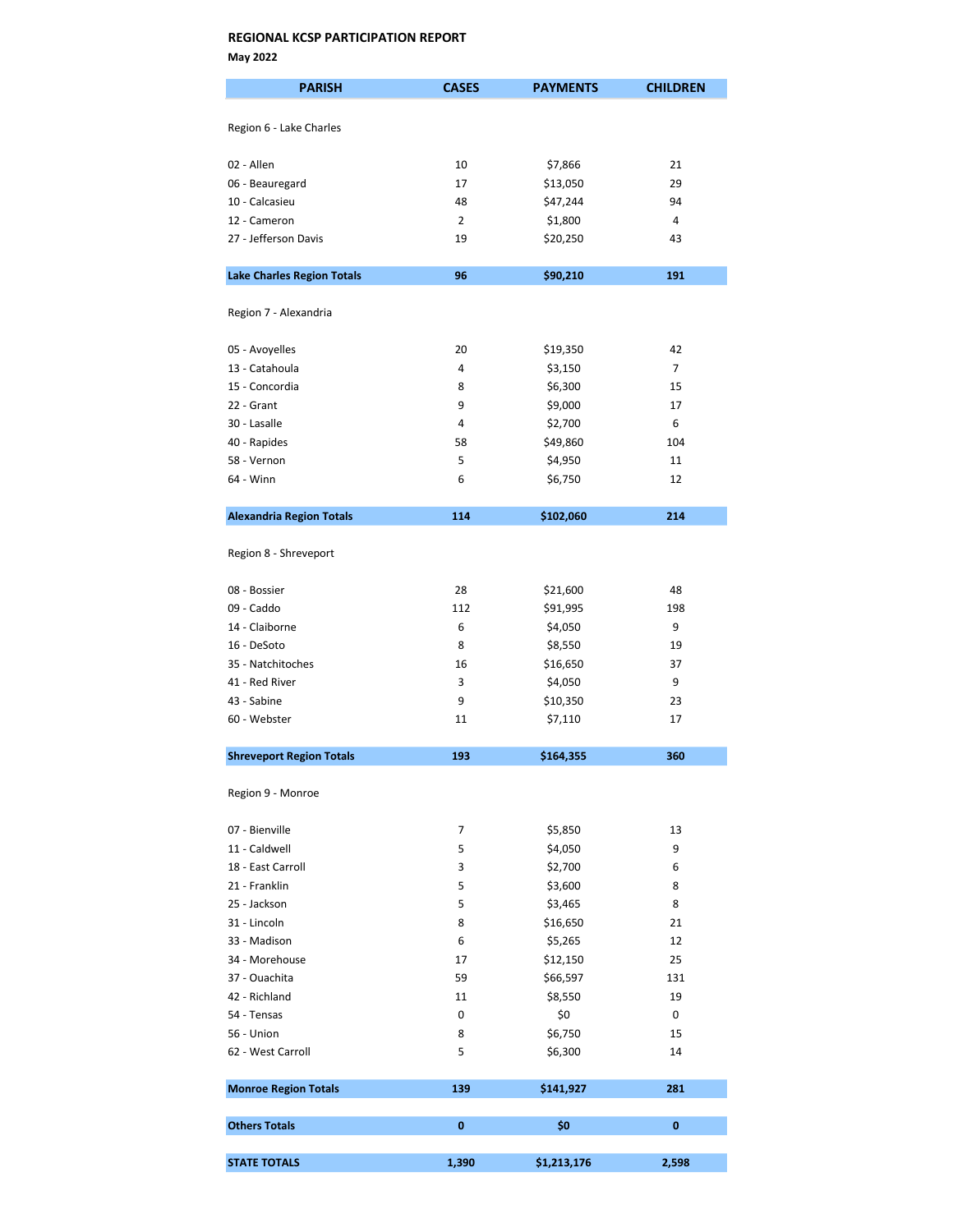| <b>PARISH</b>                    | <b>CASES</b>   | <b>PAYMENTS</b> | <b>CHILDREN</b> |
|----------------------------------|----------------|-----------------|-----------------|
|                                  |                |                 |                 |
| Region 1 - Orleans               |                |                 |                 |
|                                  |                |                 |                 |
| 26 - Jefferson                   | 54             | \$41,400        | 89              |
| 36 - Orleans                     | 109            | \$95,700        | 197             |
| 38 - Plaquemines                 | $\overline{2}$ | \$900           | $\overline{2}$  |
| 44 - St. Bernard                 | 22             | \$19,350        | 41              |
| <b>Orleans Region Totals</b>     | 187            | \$157,350       | 329             |
|                                  |                |                 |                 |
| Region 2 - Baton Rouge           |                |                 |                 |
|                                  | 120            |                 | 210             |
| 17 - East Baton Rouge            | 1              | \$100,350       | $\overline{2}$  |
| 19 - East Feliciana              |                | \$900           |                 |
| 24 - Iberville                   | 6              | \$6,300         | 12              |
| 39 - Pointe Coupee               | 8              | \$6,300         | 13              |
| 61 - West Baton Rouge            | 5              | \$4,500         | 10              |
| 63 - West Feliciana              | 1              | \$450           | 1               |
| <b>Baton Rouge Region Totals</b> | 141            | \$118,800       | 248             |
|                                  |                |                 |                 |
| Region 3 - Covington             |                |                 |                 |
| 32 - Livingston                  | 32             | \$24,624        | 50              |
| 46 - St. Helena                  | 2              | \$1,350         | 3               |
| 52 - St. Tammany                 | 45             | \$31,815        | 70              |
| 53 - Tangipahoa                  | 62             | \$57,600        | 124             |
| 59 - Washington                  | 39             | \$28,080        | 60              |
| <b>Covington Region Totals</b>   | 180            | \$143,469       | 307             |
|                                  |                |                 |                 |
| Region 4 - Thibodaux             |                |                 |                 |
|                                  |                |                 |                 |
| 03 - Ascension                   | 24             | \$21,150        | 46              |
| 04 - Assumption                  | 3              | \$3,150         | 6               |
| 29 - Lafourche                   | 13             | \$8,550         | 19              |
| 45 - St. Charles                 | 11             | \$7,200         | 16              |
| 47 - St. James                   | 1              | \$900           | 2               |
| 48 - St. John                    | 3              | \$1,695         | 4               |
| 55 - Terrebonne                  | 27             | \$25,020        | 52              |
| <b>Thibodaux Region Totals</b>   | 82             | \$67,665        | 145             |
| Region 5 - Lafayette             |                |                 |                 |
|                                  |                |                 |                 |
| 01 - Acadia                      | 27             | \$18,900        | 42              |
| 20 - Evangeline                  | 25             | \$29,325        | 53              |
| 23 - Iberia                      | 23             | \$19,350        | 42              |
| 28 - Lafayette                   | 76             | \$77,685        | 161             |
| 49 - St. Landry                  | 52             | \$49,500        | 105             |
| 50 - St. Martin                  | 16             | \$15,750        | 35              |
| 51 - St. Mary                    | 10             | \$6,225         | 14              |
| 57 - Vermilion                   | 17             | \$14,760        | 33              |
| <b>Lafayette Region Totals</b>   | 246            | \$231,495       | 485             |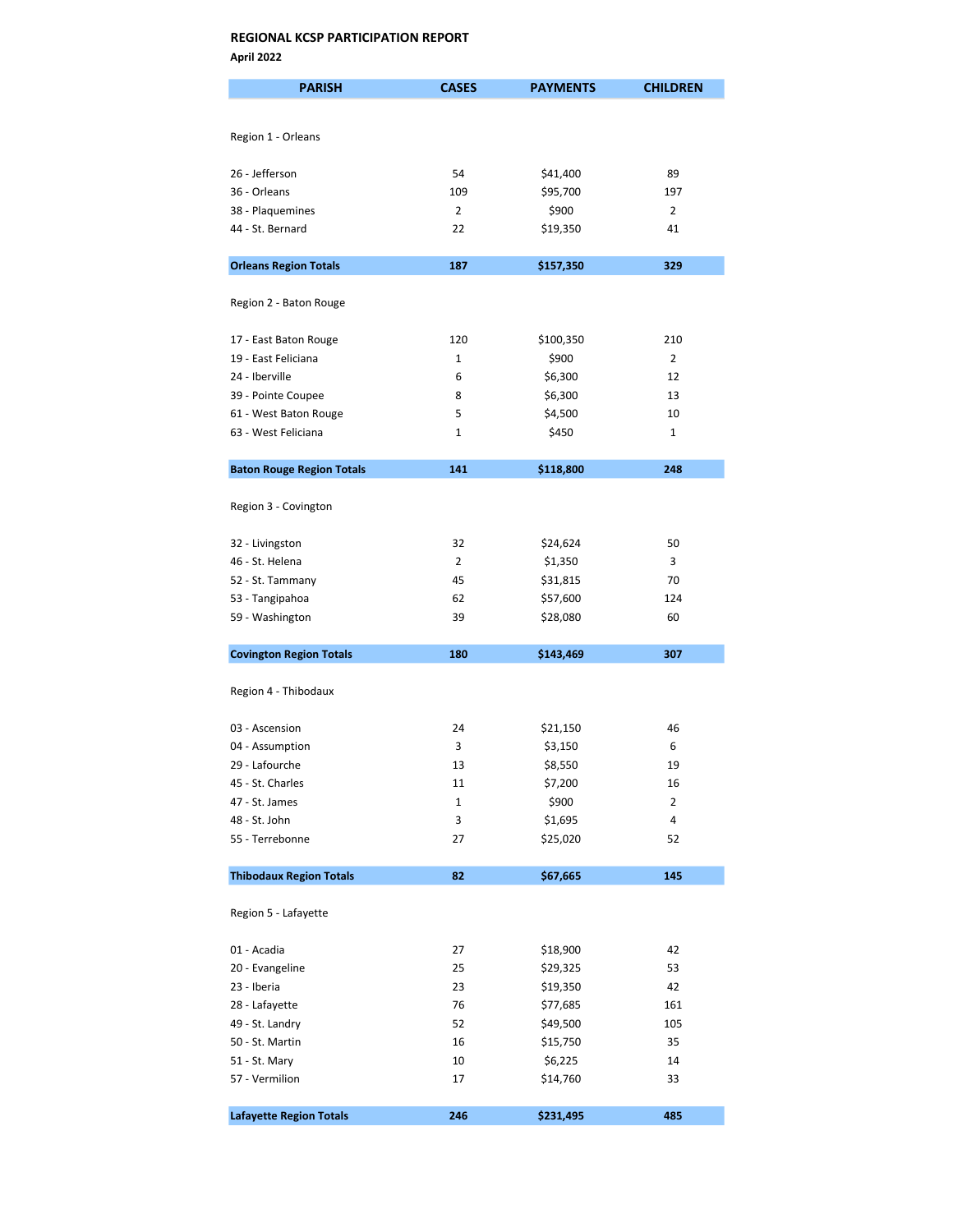| <b>PARISH</b>                     | <b>CASES</b>   | <b>PAYMENTS</b> | <b>CHILDREN</b> |
|-----------------------------------|----------------|-----------------|-----------------|
|                                   |                |                 |                 |
| Region 6 - Lake Charles           |                |                 |                 |
|                                   |                |                 |                 |
| 02 - Allen                        | 10             | \$8,676         | 21              |
| 06 - Beauregard                   | 17             | \$13,050        | 29              |
| 10 - Calcasieu                    | 44             | \$39,150        | 87              |
| 12 - Cameron                      | $\overline{2}$ | \$1,800         | 4               |
| 27 - Jefferson Davis              | 18             | \$18,900        | 40              |
|                                   |                |                 |                 |
| <b>Lake Charles Region Totals</b> | 91             | \$81,576        | 181             |
|                                   |                |                 |                 |
| Region 7 - Alexandria             |                |                 |                 |
|                                   |                |                 |                 |
| 05 - Avoyelles                    | 19             | \$20,025        | 41              |
| 13 - Catahoula                    | 4              | \$3,030         | $\overline{7}$  |
| 15 - Concordia                    | 9              | \$7,200         | 15              |
| 22 - Grant                        | 8              | \$6,300         | 14              |
| 30 - Lasalle                      | 4              | \$2,700         | 6               |
| 40 - Rapides                      | 55             | \$44,280        | 96              |
| 58 - Vernon                       | 6              | \$5,310         | 12              |
| 64 - Winn                         | 5              | \$4,950         | 9               |
|                                   |                |                 |                 |
| <b>Alexandria Region Totals</b>   | 110            | \$93,795        | 200             |
|                                   |                |                 |                 |
| Region 8 - Shreveport             |                |                 |                 |
|                                   |                |                 |                 |
| 08 - Bossier                      | 28             | \$21,600        | 48              |
| 09 - Caddo                        | 110            | \$93,690        | 196             |
| 14 - Claiborne                    | 6              | \$5,850         | 9               |
| 16 - DeSoto                       | 8              | \$8,550         | 19              |
| 35 - Natchitoches                 | 16             | \$17,100        | 34              |
| 41 - Red River                    | 3              | \$4,050         | 9               |
| 43 - Sabine                       | 9              | \$10,800        | 24              |
| 60 - Webster                      | 10             | \$5,400         | 12              |
|                                   |                |                 |                 |
| <b>Shreveport Region Totals</b>   | 190            | \$167,040       | 351             |
|                                   |                |                 |                 |
| Region 9 - Monroe                 |                |                 |                 |
|                                   |                |                 |                 |
| 07 - Bienville                    | 7              | \$6,750         | 13              |
| 11 - Caldwell                     | 6              | \$5,850         | 13              |
| 18 - East Carroll                 | 3              | \$2,700         | 6               |
| 21 - Franklin                     | 5              | \$3,600         | 8               |
| 25 - Jackson                      | 3              | \$2,700         | 6               |
| 31 - Lincoln                      | 7              | \$9,360         | 17              |
| 33 - Madison                      | 6              | \$8,100         | 12              |
| 34 - Morehouse                    | 16             | \$10,860        | 23              |
| 37 - Ouachita                     | 58             | \$55,950        | 125             |
| 42 - Richland                     | 11             | \$8,550         | 19              |
| 54 - Tensas                       | 0              | \$0             | 0               |
| 56 - Union                        | 8              | \$6,750         | 15              |
| 62 - West Carroll                 | 5              | \$6,300         | 14              |
|                                   |                |                 |                 |
| <b>Monroe Region Totals</b>       | 135            | \$127,470       | 271             |
|                                   |                |                 |                 |
| <b>Others Totals</b>              | $\mathbf{1}$   | \$900           | $\overline{2}$  |
|                                   |                |                 |                 |
| <b>STATE TOTALS</b>               | 1,363          | \$1,189,560     | 2,519           |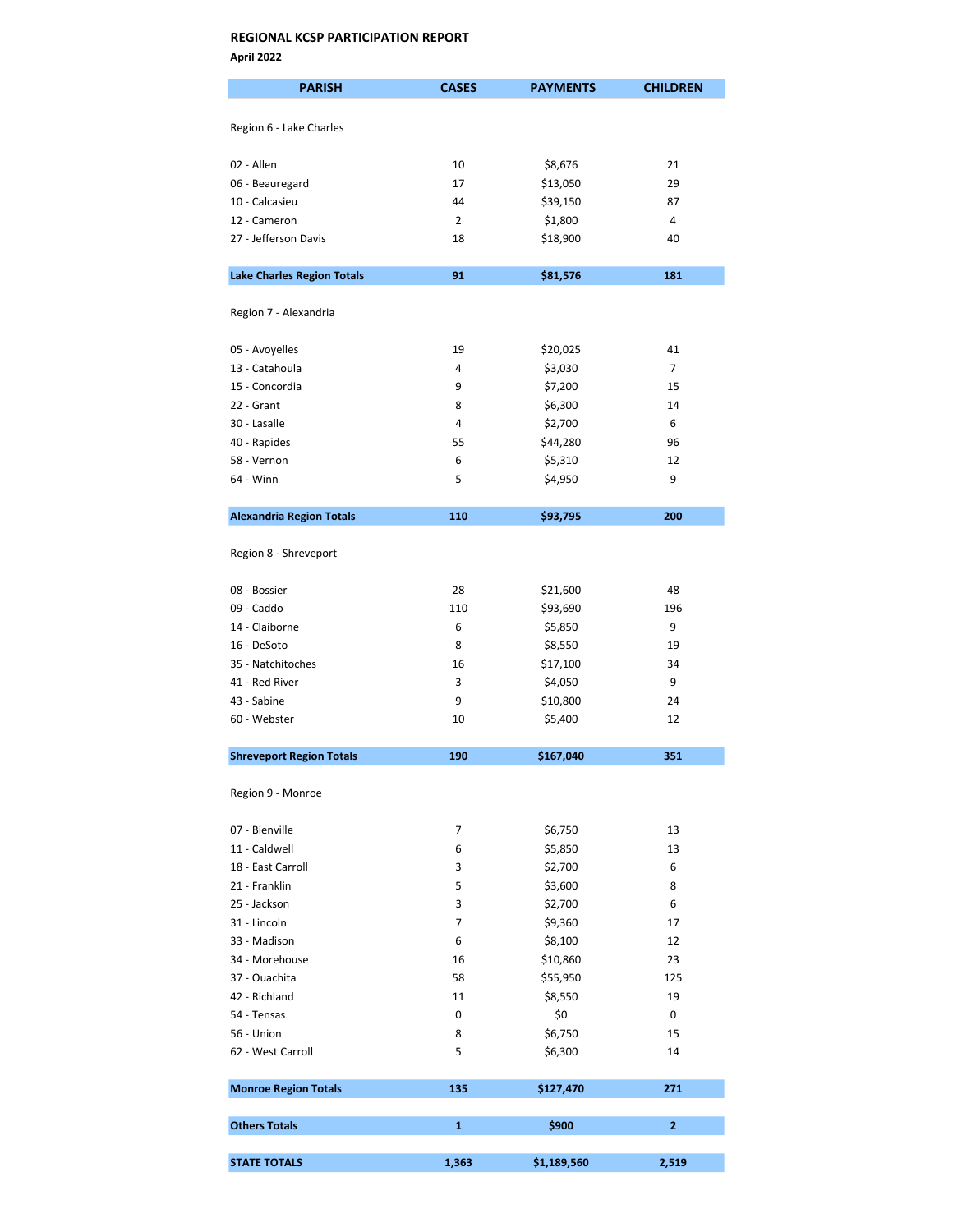March 2022

| <b>PARISH</b>                    | <b>CASES</b>   | <b>PAYMENTS</b> | <b>CHILDREN</b> |
|----------------------------------|----------------|-----------------|-----------------|
|                                  |                |                 |                 |
| Region 1 - Orleans               |                |                 |                 |
|                                  |                |                 |                 |
| 26 - Jefferson                   | 54             | \$42,360        | 91              |
| 36 - Orleans                     | 103            | \$86,280        | 186             |
| 38 - Plaquemines                 | $\overline{2}$ | \$1,350         | $\overline{2}$  |
| 44 - St. Bernard                 | 20             | \$18,000        | 39              |
| <b>Orleans Region Totals</b>     | 179            | \$147,990       | 318             |
|                                  |                |                 |                 |
| Region 2 - Baton Rouge           |                |                 |                 |
| 17 - East Baton Rouge            | 118            | \$102,684       | 213             |
| 19 - East Feliciana              | $\mathbf{1}$   | \$900           | $\overline{2}$  |
| 24 - Iberville                   | 5              | \$4,494         | 11              |
| 39 - Pointe Coupee               | 7              | \$5,400         | 12              |
| 61 - West Baton Rouge            | 5              | \$4,500         | 10              |
| 63 - West Feliciana              | 2              | \$1,800         | 4               |
|                                  |                |                 |                 |
| <b>Baton Rouge Region Totals</b> | 138            | \$119,778       | 252             |
| Region 3 - Covington             |                |                 |                 |
| 32 - Livingston                  | 32             | \$22,044        | 49              |
| 46 - St. Helena                  | $\overline{2}$ | \$1,350         | 3               |
| 52 - St. Tammany                 | 44             | \$32,625        | 72              |
| 53 - Tangipahoa                  | 62             | \$56,070        | 124             |
| 59 - Washington                  | 35             | \$25,350        | 51              |
| <b>Covington Region Totals</b>   | 175            | \$137,439       | 299             |
|                                  |                |                 |                 |
| Region 4 - Thibodaux             |                |                 |                 |
| 03 - Ascension                   | 24             | \$22,050        | 47              |
| 04 - Assumption                  | $\overline{2}$ | \$2,100         | 5               |
| 29 - Lafourche                   | 13             | \$9,000         | 19              |
| 45 - St. Charles                 | 11             | \$7,650         | 16              |
| 47 - St. James                   | $\mathbf 1$    | \$900           | 2               |
| 48 - St. John                    | $\overline{2}$ | \$1,350         | 3               |
| 55 - Terrebonne                  | 25             | \$22,650        | 49              |
| <b>Thibodaux Region Totals</b>   | 78             | \$65,700        | 141             |
|                                  |                |                 |                 |
| Region 5 - Lafayette             |                |                 |                 |
| 01 - Acadia                      | 27             | \$19,800        | 43              |
| 20 - Evangeline                  | 22             | \$20,700        | 44              |
| 23 - Iberia                      | 22             | \$18,450        | 41              |
| 28 - Lafayette                   | 74             | \$75,150        | 152             |
| 49 - St. Landry                  | 50             | \$49,680        | 104             |
| 50 - St. Martin                  | 16             | \$15,570        | 35              |
| 51 - St. Mary                    | 10             | \$6,300         | 14              |
| 57 - Vermilion                   | 19             | \$15,750        | 35              |
| <b>Lafayette Region Totals</b>   | 240            | \$221,400       | 468             |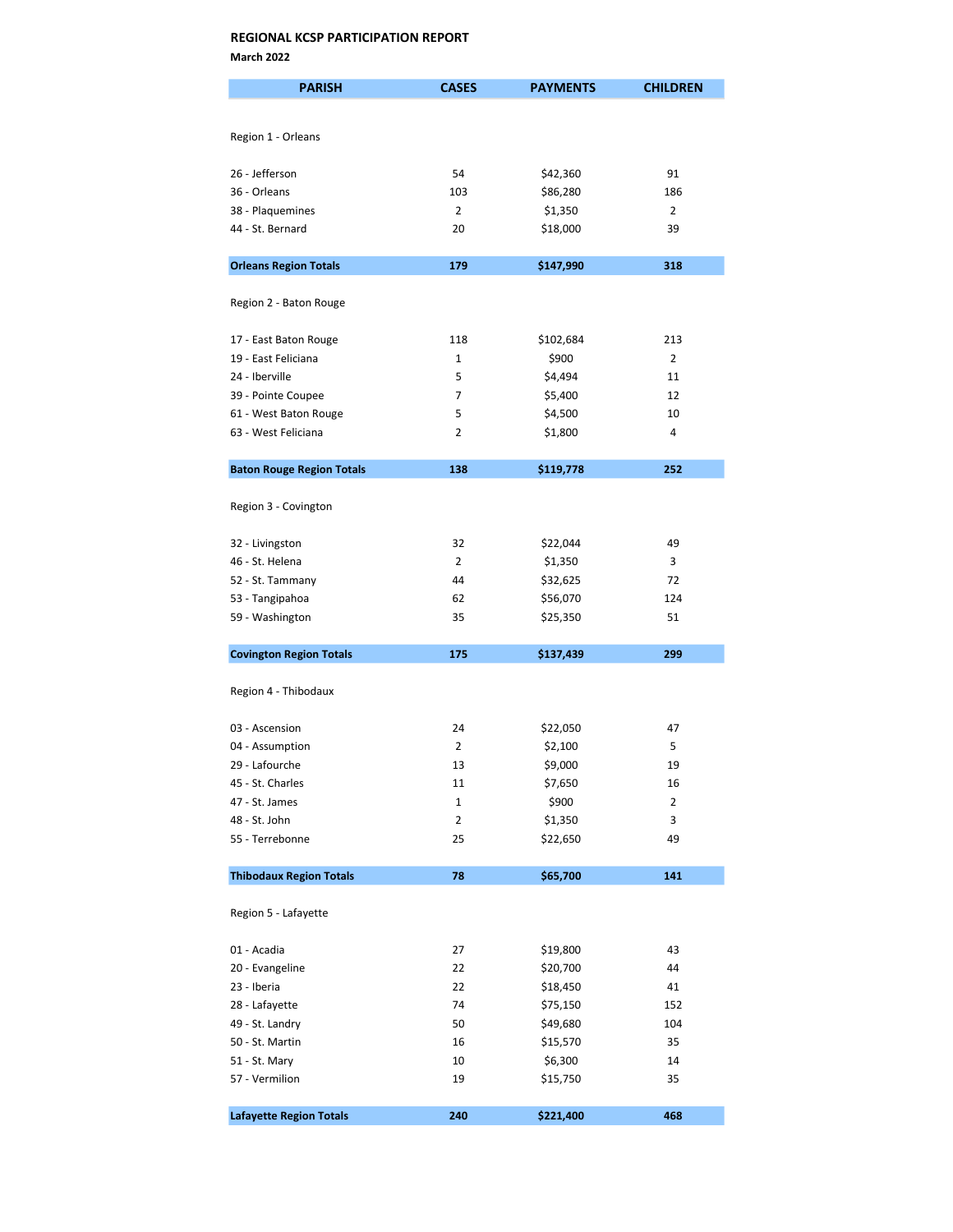March 2022

| <b>PARISH</b>                     | <b>CASES</b>   | <b>PAYMENTS</b> | <b>CHILDREN</b> |
|-----------------------------------|----------------|-----------------|-----------------|
|                                   |                |                 |                 |
| Region 6 - Lake Charles           |                |                 |                 |
| 02 - Allen                        | 11             | \$9,216         | 22              |
| 06 - Beauregard                   | 17             | \$12,960        | 29              |
| 10 - Calcasieu                    | 45             | \$40,770        | 91              |
| 12 - Cameron                      | $\overline{2}$ | \$1,800         | 4               |
| 27 - Jefferson Davis              | 17             | \$17,100        | 38              |
| <b>Lake Charles Region Totals</b> | 92             | \$81,846        | 184             |
|                                   |                |                 |                 |
| Region 7 - Alexandria             |                |                 |                 |
| 05 - Avoyelles                    | 19             | \$18,450        | 39              |
| 13 - Catahoula                    | 4              | \$4,500         | 8               |
| 15 - Concordia                    | 9              | \$6,522         | 15              |
| 22 - Grant                        | 9              | \$7,200         | 16              |
| 30 - Lasalle                      | 4              | \$2,700         | 6               |
| 40 - Rapides                      | 54             | \$42,285        | 93              |
| 58 - Vernon                       | 7              | \$6,300         | 14              |
| 64 - Winn                         | 5              | \$4,500         | 10              |
|                                   |                |                 |                 |
| <b>Alexandria Region Totals</b>   | 111            | \$92,457        | 201             |
| Region 8 - Shreveport             |                |                 |                 |
| 08 - Bossier                      | 29             | \$25,200        | 51              |
| 09 - Caddo                        | 105            | \$84,030        | 186             |
| 14 - Claiborne                    | 4              | \$2,250         | 5               |
| 16 - DeSoto                       | 8              | \$8,550         | 19              |
| 35 - Natchitoches                 | 15             | \$13,500        | 29              |
| 41 - Red River                    | 3              | \$3,150         | $\overline{7}$  |
| 43 - Sabine                       | 9              | \$10,800        | 24              |
| 60 - Webster                      | 10             | \$5,400         | 12              |
| <b>Shreveport Region Totals</b>   | 183            | \$152,880       | 333             |
|                                   |                |                 |                 |
| Region 9 - Monroe                 |                |                 |                 |
| 07 - Bienville                    | 6              | \$4,950         | 11              |
| 11 - Caldwell                     | 6              | \$5,850         | 13              |
| 18 - East Carroll                 | 3              | \$3,720         | 6               |
| 21 - Franklin                     | 5              | \$3,150         | $\overline{7}$  |
| 25 - Jackson                      | 3              | \$2,610         | 6               |
| 31 - Lincoln                      | 6              | \$6,105         | 14              |
| 33 - Madison                      | 5              | \$4,290         | 10              |
| 34 - Morehouse                    | 16             | \$11,250        | 23              |
| 37 - Ouachita                     | 58             | \$62,490        | 130             |
| 42 - Richland                     | 11             | \$8,550         | 19              |
| 54 - Tensas                       | 0              | \$0             | 0               |
| 56 - Union                        | 8              | \$8,100         | 15              |
| 62 - West Carroll                 | 5              | \$6,180         | 14              |
| <b>Monroe Region Totals</b>       | 132            | \$127,245       | 268             |
| <b>Others Totals</b>              | $\mathbf{1}$   | \$900           | $\overline{2}$  |
|                                   |                |                 |                 |
| <b>STATE TOTALS</b>               | 1,329          | \$1,147,635     | 2,466           |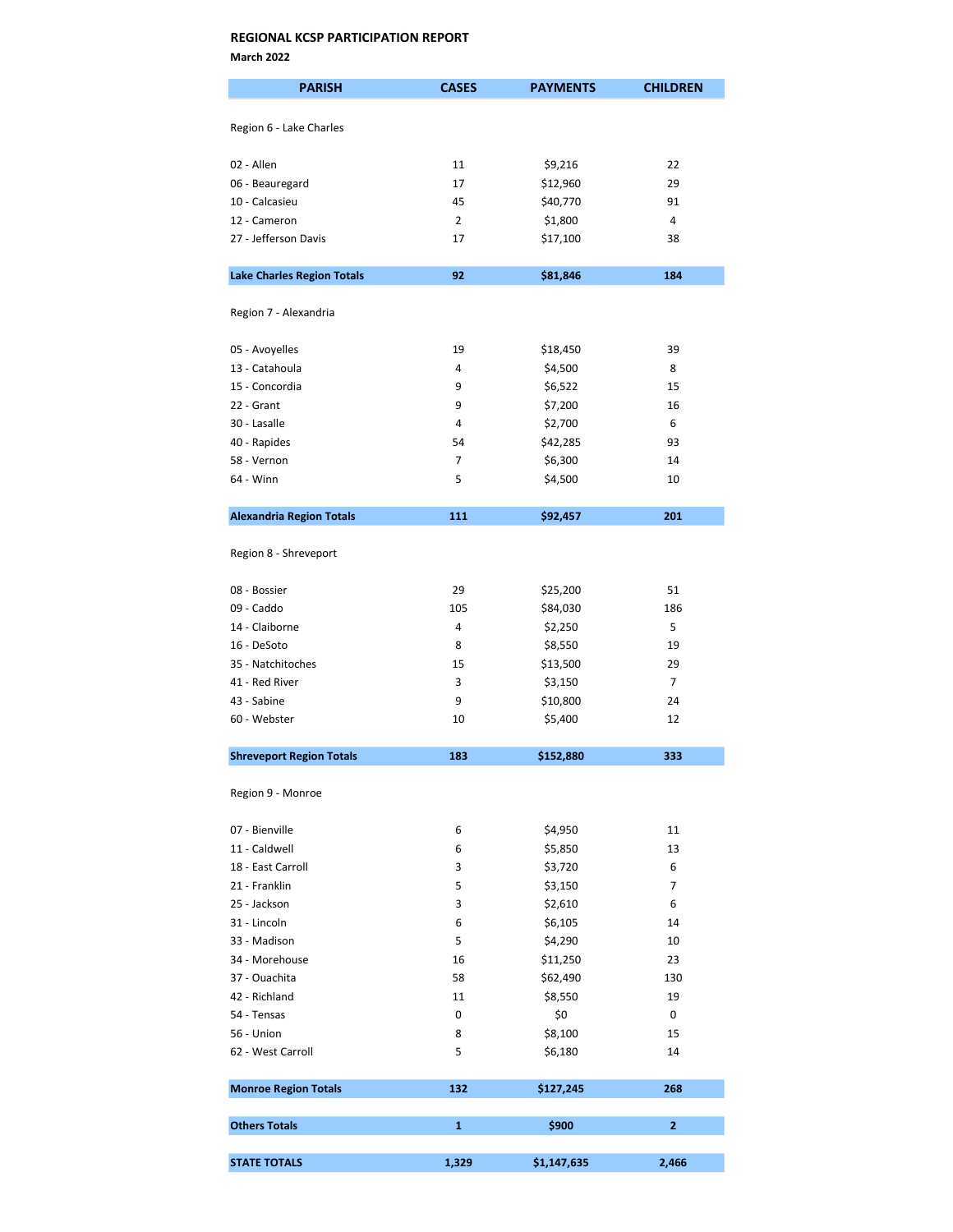February 2022

| <b>PARISH</b>                     | <b>CASES</b>   | <b>PAYMENTS</b> | <b>CHILDREN</b> |
|-----------------------------------|----------------|-----------------|-----------------|
|                                   |                |                 |                 |
| Region 1 - Orleans                |                |                 |                 |
|                                   |                |                 |                 |
| 26 - Jefferson                    | 50             | \$37,005        | 82              |
| 36 - Orleans                      | 97             | \$88,560        | 179             |
| 38 - Plaquemines                  | 2              | \$450           | 2               |
| 44 - St. Bernard                  | 20             | \$16,920        | 39              |
| <b>Orleans Region Totals</b>      | 169            | \$142,935       | 302             |
|                                   |                |                 |                 |
| Region 2 - Baton Rouge            |                |                 |                 |
| 17 - East Baton Rouge             | 120            | \$103,194       | 215             |
| 19 - East Feliciana               | 1              | \$900           | 2               |
| 24 - Iberville                    | 5              | \$4,494         | 11              |
| 39 - Pointe Coupee                | 8              | \$5,790         | 13              |
| 61 - West Baton Rouge             | 5              | \$4,410         | 10              |
| 63 - West Feliciana               | 2              | \$1,755         | 4               |
|                                   |                |                 |                 |
| <b>Baton Rouge Region Totals</b>  | 141            | \$120,543       | 255             |
| Region 3 - Covington              |                |                 |                 |
|                                   |                |                 |                 |
| 32 - Livingston                   | 32             | \$22,944        | 50              |
| 46 - St. Helena                   | $\overline{2}$ | \$1,350         | 3               |
| 52 - St. Tammany                  | 40             | \$28,500        | 64              |
| 53 - Tangipahoa                   | 63             | \$58,050        | 125             |
| 59 - Washington                   | 30             | \$23,310        | 46              |
| <b>Covington Region Totals</b>    | 167            | \$134,154       | 288             |
|                                   |                |                 |                 |
| Region 4 - Thibodaux              |                |                 |                 |
|                                   | 23             |                 |                 |
| 03 - Ascension<br>04 - Assumption | $\mathbf{1}$   | \$20,100        | 44<br>4         |
|                                   |                | \$1,800         |                 |
| 29 - Lafourche                    | 12             | \$9,450         | 19              |
| 45 - St. Charles                  | 12             | \$7,605         | 18              |
| 47 - St. James                    | $\mathbf 1$    | \$900           | $\overline{2}$  |
| 48 - St. John                     | $\overline{2}$ | \$2,250         | 3               |
| 55 - Terrebonne                   | 24             | \$22,500        | 48              |
| <b>Thibodaux Region Totals</b>    | 75             | \$64,605        | 138             |
| Region 5 - Lafayette              |                |                 |                 |
|                                   |                |                 |                 |
| 01 - Acadia                       | 27             | \$20,250        | 43              |
| 20 - Evangeline                   | 22             | \$23,280        | 44              |
| 23 - Iberia                       | 23             | \$18,900        | 42              |
| 28 - Lafayette                    | 70             | \$66,900        | 141             |
| 49 - St. Landry                   | 48             | \$43,650        | 98              |
| 50 - St. Martin                   | 13             | \$13,050        | 29              |
| 51 - St. Mary                     | 10             | \$6,210         | 14              |
| 57 - Vermilion                    | 19             | \$15,750        | 35              |
|                                   |                |                 |                 |
| <b>Lafayette Region Totals</b>    | 232            | \$207,990       | 446             |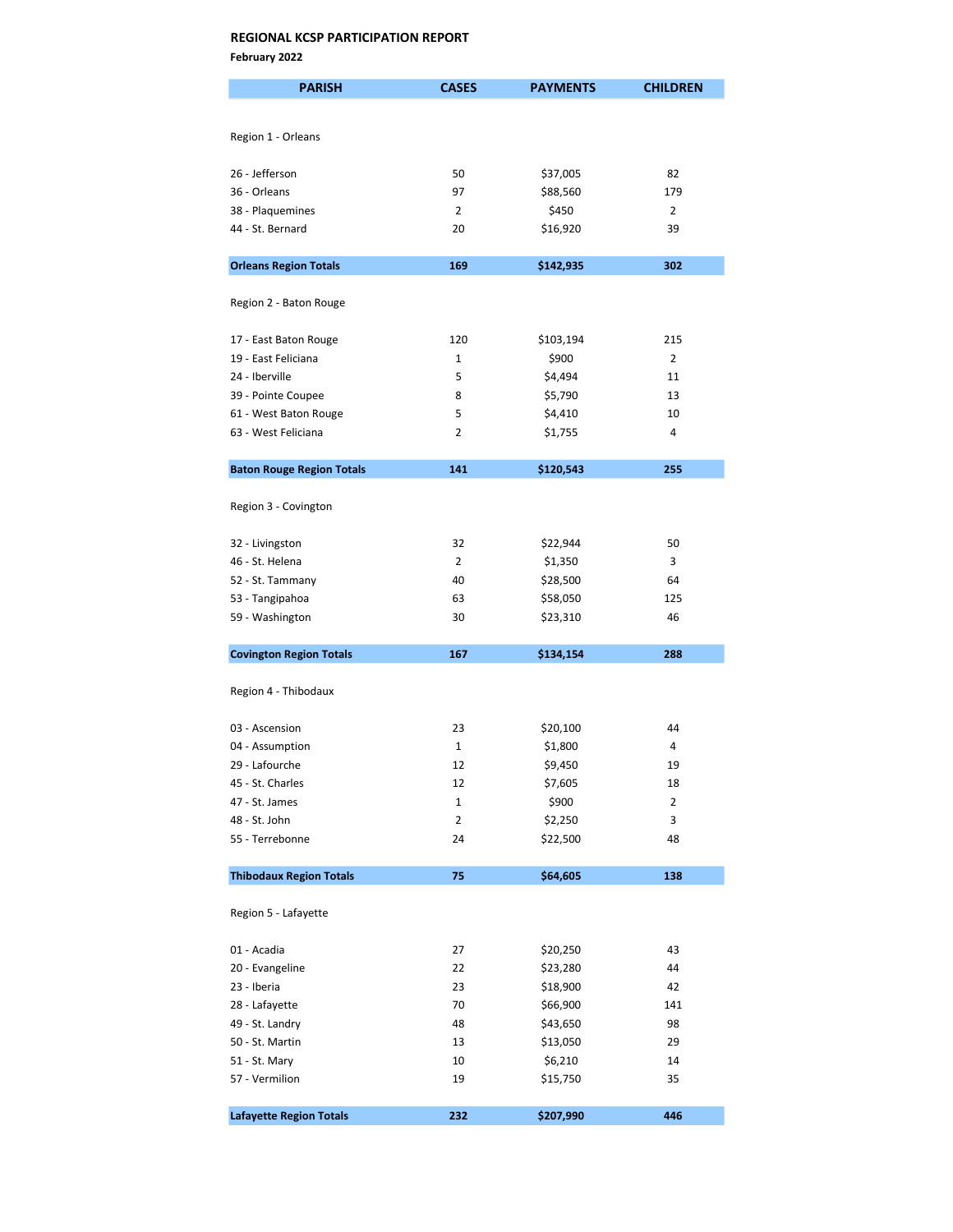February 2022

| <b>PARISH</b>                     | <b>CASES</b>   | <b>PAYMENTS</b> | <b>CHILDREN</b> |
|-----------------------------------|----------------|-----------------|-----------------|
| Region 6 - Lake Charles           |                |                 |                 |
|                                   |                |                 |                 |
| 02 - Allen                        | 12             | \$9,666         | 23              |
| 06 - Beauregard                   | 16             | \$12,150        | 27              |
| 10 - Calcasieu                    | 49             | \$48,894        | 100             |
| 12 - Cameron                      | 2              | \$1,800         | 4               |
| 27 - Jefferson Davis              | 17             | \$17,100        | 38              |
| <b>Lake Charles Region Totals</b> | 96             | \$89,610        | 192             |
|                                   |                |                 |                 |
| Region 7 - Alexandria             |                |                 |                 |
| 05 - Avoyelles                    | 19             | \$18,420        | 40              |
| 13 - Catahoula                    | 3              | \$2,700         | 6               |
| 15 - Concordia                    | 10             | \$6,912         | 16              |
| 22 - Grant                        | 8              | \$5,850         | 12              |
| 30 - Lasalle                      | 5              | \$4,050         | 9               |
| 40 - Rapides                      | 56             | \$45,345        | 100             |
| 58 - Vernon                       | $\overline{7}$ | \$6,300         | 14              |
| 64 - Winn                         | 6              | \$5,400         | 12              |
| <b>Alexandria Region Totals</b>   | 114            | \$94,977        | 209             |
|                                   |                |                 |                 |
| Region 8 - Shreveport             |                |                 |                 |
| 08 - Bossier                      | 28             | \$21,600        | 50              |
| 09 - Caddo                        | 106            | \$90,405        | 187             |
| 14 - Claiborne                    | 4              | \$2,250         | 5               |
| 16 - DeSoto                       | 8              | \$8,550         | 19              |
| 35 - Natchitoches                 | 14             | \$12,600        | 28              |
| 41 - Red River                    | 3              | \$3,150         | $\overline{7}$  |
| 43 - Sabine                       | 9              | \$10,800        | 24              |
| 60 - Webster                      | 10             | \$5,310         | 12              |
| <b>Shreveport Region Totals</b>   | 182            | \$154,665       | 332             |
|                                   |                |                 |                 |
| Region 9 - Monroe                 |                |                 |                 |
| 07 - Bienville                    | 6              | \$4,950         | 11              |
| 11 - Caldwell                     | 6              | \$5,850         | 13              |
| 18 - East Carroll                 | 1              | \$900           | 2               |
| 21 - Franklin                     | 5              | \$3,600         | $\overline{7}$  |
| 25 - Jackson                      | $\overline{2}$ | \$2,250         | 5               |
| 31 - Lincoln                      | 6              | \$6,300         | 14              |
| 33 - Madison                      | 5              | \$4,500         | 10              |
| 34 - Morehouse                    | 18             | \$12,150        | 25              |
| 37 - Ouachita                     | 55             | \$57,600        | 126             |
| 42 - Richland                     | 11             | \$8,550         | 19              |
| 54 - Tensas                       | 0              | \$0             | 0               |
| 56 - Union                        | 7              | \$5,400         | 12              |
| 62 - West Carroll                 | 4              | \$4,500         | 10              |
| <b>Monroe Region Totals</b>       | 126            | \$116,550       | 254             |
|                                   |                |                 |                 |
| <b>Others Totals</b>              | 1              | \$900           | $\overline{2}$  |
| <b>STATE TOTALS</b>               | 1,303          | \$1,126,929     | 2,418           |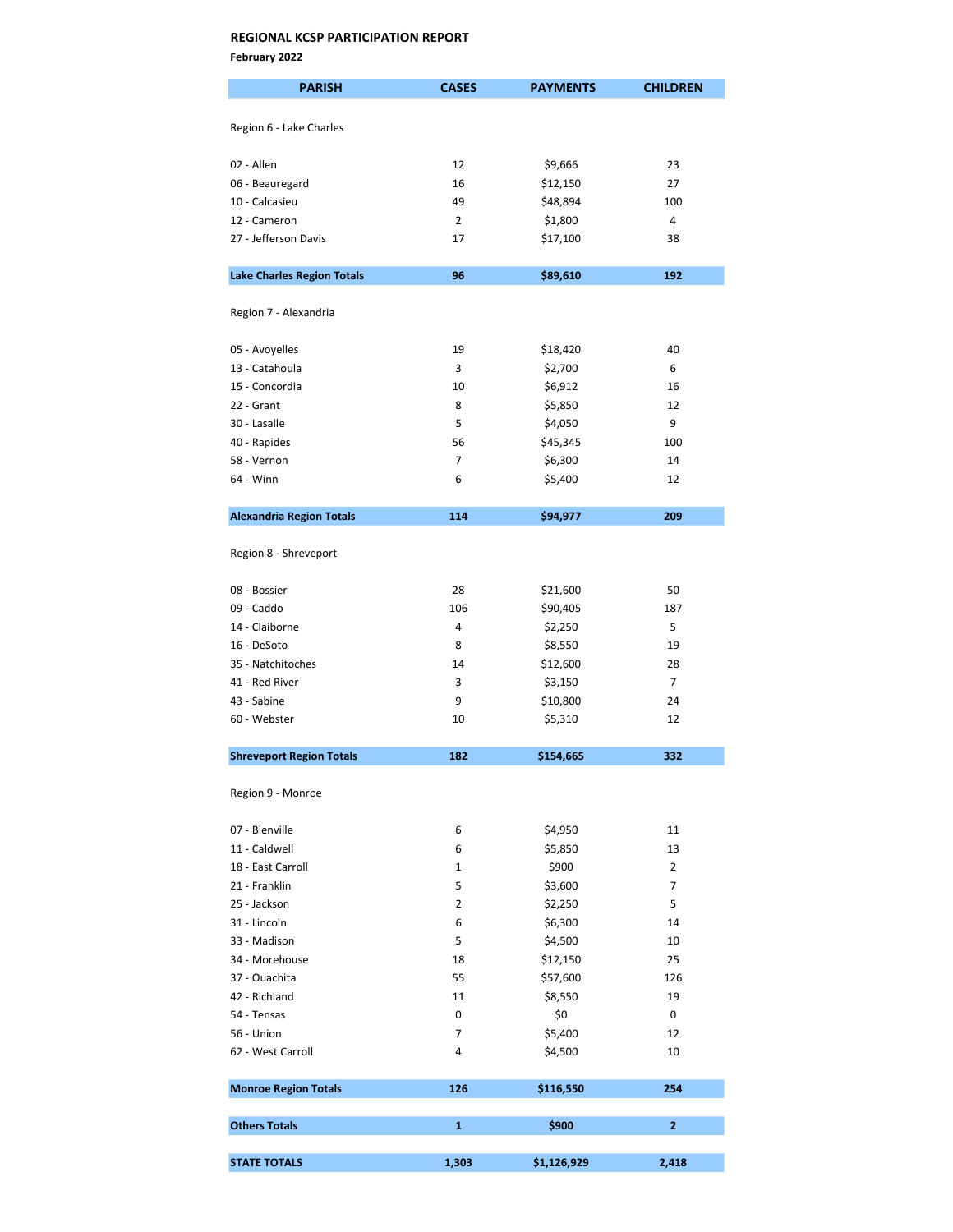January 2022

| <b>PARISH</b>                                | <b>CASES</b>   | <b>PAYMENTS</b>      | <b>CHILDREN</b> |
|----------------------------------------------|----------------|----------------------|-----------------|
|                                              |                |                      |                 |
| Region 1 - Orleans                           |                |                      |                 |
|                                              |                |                      |                 |
| 26 - Jefferson                               | 57             | \$41,304             | 94              |
| 36 - Orleans                                 | 91             | \$74,526             | 172             |
| 38 - Plaquemines                             | $\mathbf{1}$   | \$450                | $\mathbf{1}$    |
| 44 - St. Bernard                             | 21             | \$17,550             | 40              |
| <b>Orleans Region Totals</b>                 | 170            | \$133,830            | 307             |
|                                              |                |                      |                 |
| Region 2 - Baton Rouge                       |                |                      |                 |
|                                              | 120            |                      | 217             |
| 17 - East Baton Rouge<br>19 - East Feliciana | $\mathbf{1}$   | \$100,662<br>\$900   | $\overline{2}$  |
| 24 - Iberville                               | 6              | \$4,260              | 12              |
| 39 - Pointe Coupee                           | 6              | \$4,245              | 10              |
| 61 - West Baton Rouge                        | 6              | \$4,272              | 10              |
| 63 - West Feliciana                          | 2              | \$1,800              | 4               |
|                                              |                |                      |                 |
| <b>Baton Rouge Region Totals</b>             | 141            | \$116,139            | 255             |
|                                              |                |                      |                 |
| Region 3 - Covington                         |                |                      |                 |
| 32 - Livingston                              | 36             | \$22,482             | 57              |
| 46 - St. Helena                              | $\overline{2}$ | \$1,350              | 3               |
| 52 - St. Tammany                             | 44             | \$31,494             | 70              |
| 53 - Tangipahoa                              | 66             | \$52,281             | 128             |
| 59 - Washington                              | 31             | \$20,115             | 47              |
|                                              |                |                      |                 |
| <b>Covington Region Totals</b>               | 179            | \$127,722            | 305             |
| Region 4 - Thibodaux                         |                |                      |                 |
|                                              |                |                      |                 |
| 03 - Ascension                               | 23             | \$19,884             | 46              |
| 04 - Assumption                              | 3              | \$2,472              | 6               |
| 29 - Lafourche                               | 13             | \$9,354              | 20              |
| 45 - St. Charles                             | 11             | \$7,200              | 17              |
| 47 - St. James                               | 3              | \$3,150              | 7               |
| 48 - St. John                                | 2              | \$1,122              | 3               |
| 55 - Terrebonne                              | 26             | \$22,950             | 50              |
| <b>Thibodaux Region Totals</b>               | 81             | \$66,132             | 149             |
|                                              |                |                      |                 |
| Region 5 - Lafayette                         |                |                      |                 |
|                                              |                |                      |                 |
| 01 - Acadia                                  | 28             | \$18,444             | 43              |
| 20 - Evangeline                              | 21             | \$15,552             | 39              |
| 23 - Iberia                                  | 25<br>74       | \$19,635             | 44              |
| 28 - Lafayette<br>49 - St. Landry            | 48             | \$64,872<br>\$43,584 | 151<br>97       |
| 50 - St. Martin                              | 15             | \$14,115             | 33              |
| 51 - St. Mary                                | 10             | \$6,522              | 15              |
| 57 - Vermilion                               | 20             | \$17,100             | 38              |
|                                              |                |                      |                 |
| <b>Lafayette Region Totals</b>               | 241            | \$199,824            | 460             |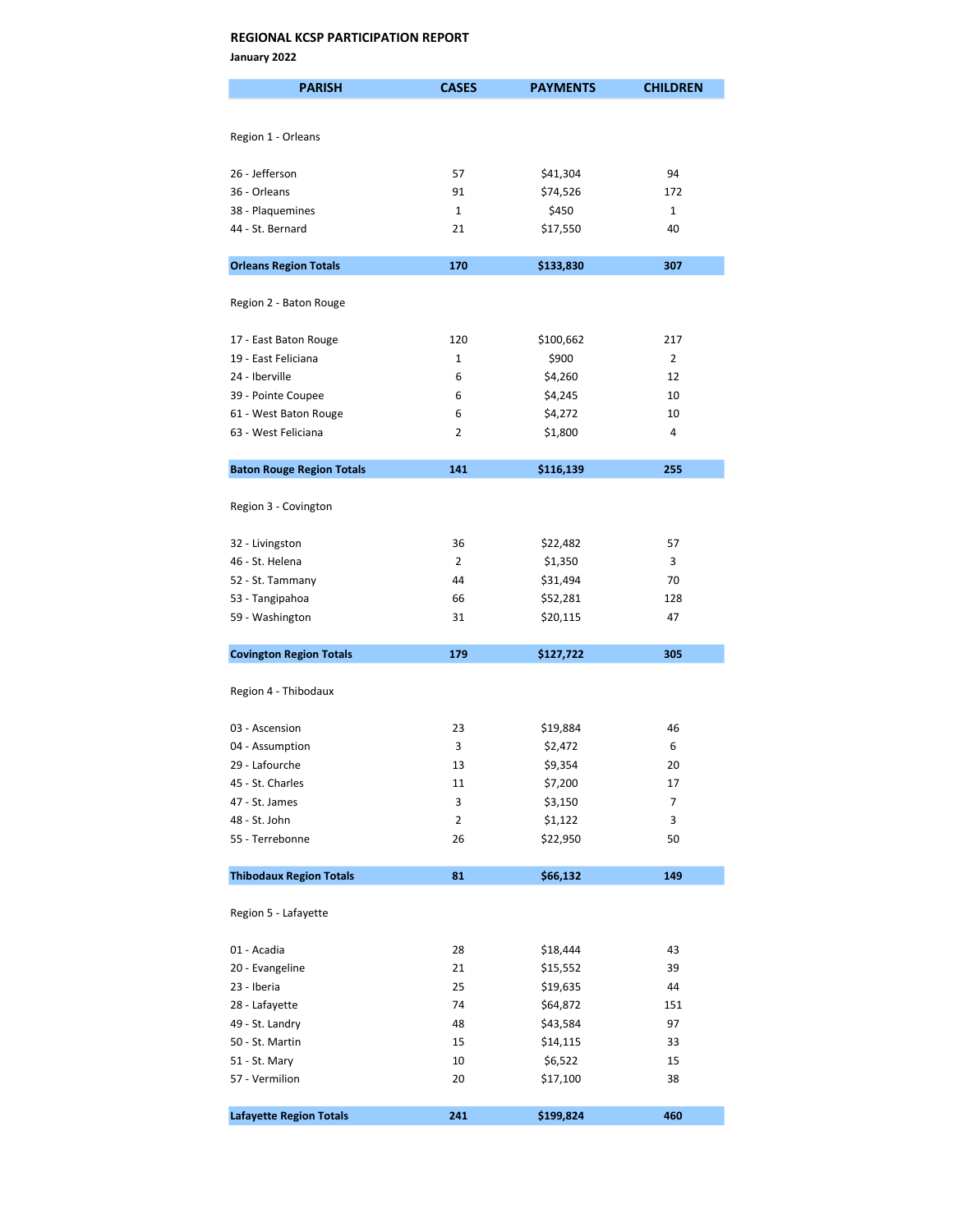January 2022

| <b>PARISH</b>                     | <b>CASES</b>   | <b>PAYMENTS</b> | <b>CHILDREN</b> |
|-----------------------------------|----------------|-----------------|-----------------|
| Region 6 - Lake Charles           |                |                 |                 |
|                                   |                |                 |                 |
| 02 - Allen                        | 13             | \$9,426         | 25              |
| 06 - Beauregard                   | 16             | \$11,466        | 27              |
| 10 - Calcasieu                    | 46             | \$39,051        | 92              |
| 12 - Cameron                      | 2              | \$1,800         | 4               |
| 27 - Jefferson Davis              | 17             | \$15,630        | 38              |
| <b>Lake Charles Region Totals</b> | 94             | \$77,373        | 186             |
| Region 7 - Alexandria             |                |                 |                 |
| 05 - Avoyelles                    | 18             | \$17,550        | 39              |
| 13 - Catahoula                    | 3              | \$2,700         | 6               |
| 15 - Concordia                    | 9              | \$5,388         | 14              |
| 22 - Grant                        | 7              | \$4,950         | 11              |
| 30 - Lasalle                      | 5              | \$4,050         | 9               |
| 40 - Rapides                      | 58             | \$44,589        | 104             |
| 58 - Vernon                       | $\overline{7}$ | \$6,072         | 14              |
| 64 - Winn                         | 6              | \$5,850         | 13              |
|                                   |                |                 |                 |
| <b>Alexandria Region Totals</b>   | 113            | \$91,149        | 210             |
| Region 8 - Shreveport             |                |                 |                 |
| 08 - Bossier                      | 30             | \$22,134        | 53              |
| 09 - Caddo                        | 102            | \$80,982        | 181             |
| 14 - Claiborne                    | 4              | \$2,250         | 5               |
| 16 - DeSoto                       | 9              | \$8,994         | 21              |
| 35 - Natchitoches                 | 15             | \$11,250        | 29              |
| 41 - Red River                    | 3              | \$3,600         | 8               |
| 43 - Sabine                       | 9              | \$10,284        | 24              |
| 60 - Webster                      | 12             | \$6,738         | 17              |
| <b>Shreveport Region Totals</b>   | 184            | \$146,232       | 338             |
|                                   |                |                 |                 |
| Region 9 - Monroe                 |                |                 |                 |
| 07 - Bienville                    | 10             | \$7,416         | 18              |
| 11 - Caldwell                     | 6              | \$5,850         | 13              |
| 18 - East Carroll                 | 2              | \$666           | 5               |
| 21 - Franklin                     | 4              | \$3,600         | 6               |
| 25 - Jackson                      | 3              | \$2,700         | 6               |
| 31 - Lincoln                      | 7              | \$6,288         | 16              |
| 33 - Madison                      | 6              | \$5,850         | 13              |
| 34 - Morehouse                    | 17             | \$10,800        | 24              |
| 37 - Ouachita                     | 58             | \$55,818        | 131             |
| 42 - Richland                     | 11             | \$8,550         | 19              |
| 54 - Tensas                       | 0              | \$0             | 0               |
| 56 - Union                        | 8              | \$6,615         | 15              |
| 62 - West Carroll                 | 4              | \$4,500         | 10              |
| <b>Monroe Region Totals</b>       | 136            | \$118,653       | 276             |
|                                   |                |                 |                 |
| <b>Others Totals</b>              | 0              | \$0             | 0               |
| <b>STATE TOTALS</b>               | 1,339          | \$1,077,054     | 2,486           |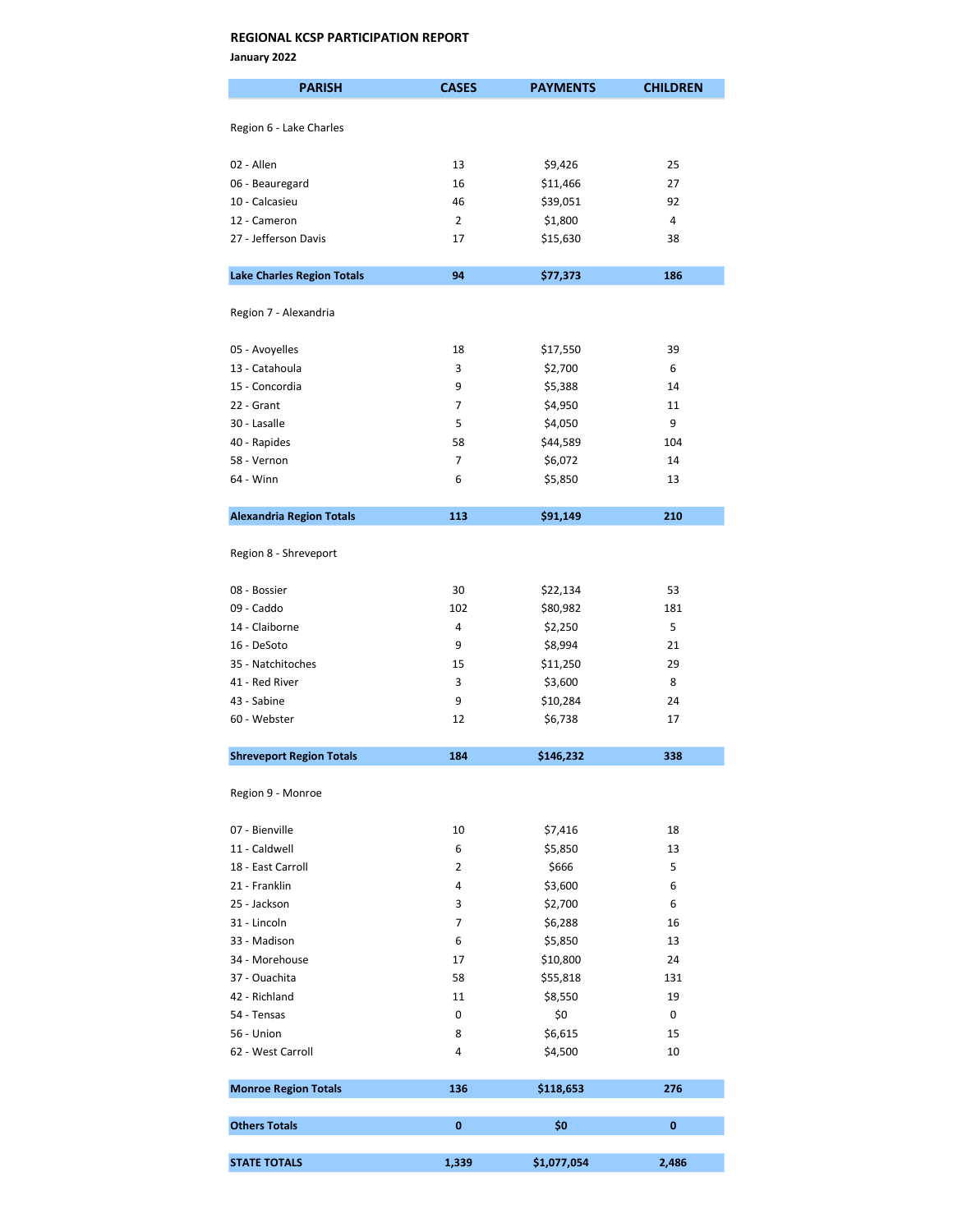December 2021

| <b>PARISH</b>                     | <b>CASES</b>   | <b>PAYMENTS</b>     | <b>CHILDREN</b> |
|-----------------------------------|----------------|---------------------|-----------------|
|                                   |                |                     |                 |
| Region 1 - Orleans                |                |                     |                 |
|                                   |                |                     |                 |
| 26 - Jefferson                    | 60             | \$23,088            | 97              |
| 36 - Orleans                      | 101            | \$42,653            | 191             |
| 38 - Plaquemines                  | $\mathbf{1}$   | \$222               | $\mathbf{1}$    |
| 44 - St. Bernard                  | 21             | \$9,124             | 40              |
| <b>Orleans Region Totals</b>      | 183            | \$75,087            | 329             |
|                                   |                |                     |                 |
| Region 2 - Baton Rouge            |                |                     |                 |
| 17 - East Baton Rouge             | 113            | \$46,524            | 205             |
| 19 - East Feliciana               | $\overline{2}$ | \$1,110             | 5               |
| 24 - Iberville                    | 6              | \$2,664             | 12              |
| 39 - Pointe Coupee                | 5              | \$1,998             | 9               |
| 61 - West Baton Rouge             | 6              | \$2,442             | 11              |
| 63 - West Feliciana               | 1              | \$222               | 1               |
| <b>Baton Rouge Region Totals</b>  | 133            | \$54,960            | 243             |
|                                   |                |                     |                 |
| Region 3 - Covington              |                |                     |                 |
| 32 - Livingston                   | 37             | \$13,542            | 57              |
| 46 - St. Helena                   | $\overline{2}$ | \$666               | 3               |
| 52 - St. Tammany                  | 46             | \$16,428            | 74              |
| 53 - Tangipahoa                   | 64             | \$29,948            | 123             |
| 59 - Washington                   | 29             | \$10,434            | 46              |
| <b>Covington Region Totals</b>    | 178            | \$71,018            | 303             |
|                                   |                |                     |                 |
| Region 4 - Thibodaux              |                |                     |                 |
| 03 - Ascension                    | 24             |                     | 49              |
|                                   | 2              | \$10,878<br>\$1,110 | 5               |
| 04 - Assumption<br>29 - Lafourche | 15             | \$5,328             | 24              |
| 45 - St. Charles                  |                |                     |                 |
| 47 - St. James                    | 10<br>3        | \$3,774<br>\$1,554  | 16<br>7         |
|                                   | 3              | \$1,110             | 5               |
| 48 - St. John<br>55 - Terrebonne  | 26             | \$11,470            | 49              |
|                                   |                |                     |                 |
| <b>Thibodaux Region Totals</b>    | 83             | \$35,224            | 155             |
| Region 5 - Lafayette              |                |                     |                 |
| 01 - Acadia                       | 28             | \$9,768             | 43              |
| 20 - Evangeline                   | 22             | \$8,421             | 37              |
| 23 - Iberia                       | 27             | \$11,322            | 51              |
| 28 - Lafayette                    | 70             | \$33,308            | 144             |
| 49 - St. Landry                   | 50             | \$23,421            | 102             |
| 50 - St. Martin                   | 16             | \$7,770             | 35              |
| 51 - St. Mary                     | 10             | \$3,330             | 15              |
| 57 - Vermilion                    | 23             | \$9,546             | 41              |
|                                   |                |                     |                 |
| <b>Lafayette Region Totals</b>    | 246            | \$106,886           | 468             |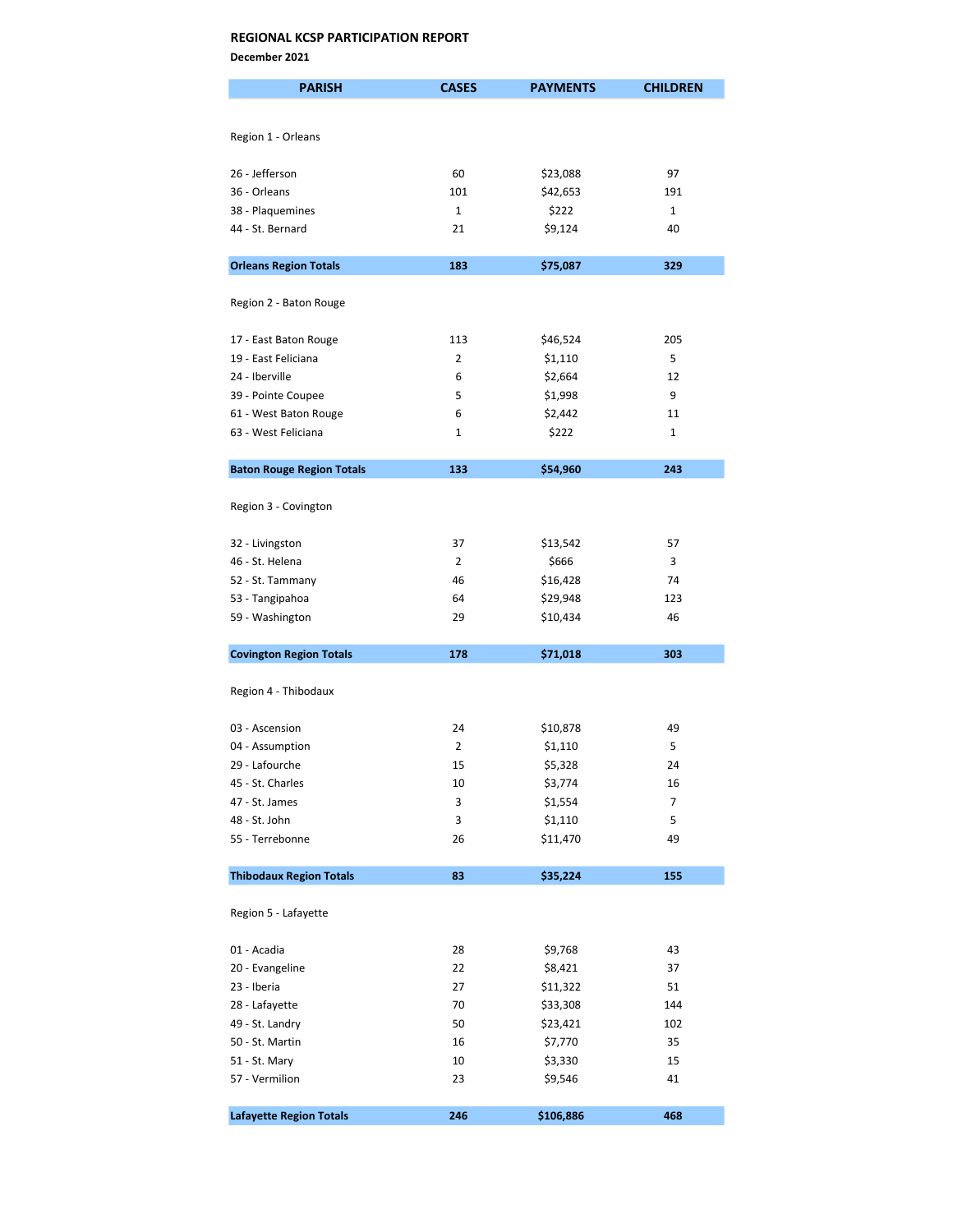December 2021

| <b>PARISH</b>                     | <b>CASES</b>   | <b>PAYMENTS</b> | <b>CHILDREN</b> |
|-----------------------------------|----------------|-----------------|-----------------|
| Region 6 - Lake Charles           |                |                 |                 |
|                                   |                |                 |                 |
| 02 - Allen                        | 14             | \$5,905         | 27              |
| 06 - Beauregard                   | 16             | \$5,994         | 27              |
| 10 - Calcasieu                    | 46             | \$21,090        | 94              |
| 12 - Cameron                      | $\overline{2}$ | \$1,110         | 5               |
| 27 - Jefferson Davis              | 17             | \$8,658         | 37              |
| <b>Lake Charles Region Totals</b> | 95             | \$42,757        | 190             |
|                                   |                |                 |                 |
| Region 7 - Alexandria             |                |                 |                 |
| 05 - Avoyelles                    | 17             | \$7,992         | 36              |
| 13 - Catahoula                    | 3              | \$1,332         | 6               |
| 15 - Concordia                    | 9              | \$3,330         | 15              |
| 22 - Grant                        | 7              | \$2,442         | 11              |
| 30 - Lasalle                      | 5              | \$1,998         | 9               |
| 40 - Rapides                      | 55             | \$23,636        | 101             |
| 58 - Vernon                       | $\overline{7}$ | \$3,330         | 14              |
| 64 - Winn                         | 6              | \$2,649         | 13              |
|                                   |                |                 |                 |
| <b>Alexandria Region Totals</b>   | 109            | \$46,709        | 205             |
| Region 8 - Shreveport             |                |                 |                 |
| 08 - Bossier                      | 30             | \$11,921        | 53              |
| 09 - Caddo                        | 108            | \$44,141        | 189             |
| 14 - Claiborne                    | 4              | \$888           | 4               |
| 16 - DeSoto                       | 11             | \$5,328         | 24              |
| 35 - Natchitoches                 | 15             | \$7,548         | 30              |
| 41 - Red River                    | 4              | \$2,442         | 9               |
| 43 - Sabine                       | 9              | \$5,328         | 24              |
| 60 - Webster                      | 14             | \$4,433         | 20              |
|                                   |                |                 |                 |
| <b>Shreveport Region Totals</b>   | 195            | \$82,029        | 353             |
| Region 9 - Monroe                 |                |                 |                 |
| 07 - Bienville                    | 10             | \$3,996         | 18              |
| 11 - Caldwell                     | 6              | \$2,886         | 13              |
| 18 - East Carroll                 | $\overline{2}$ | \$1,554         | 5               |
| 21 - Franklin                     | 3              | \$888           | 4               |
| 25 - Jackson                      | 3              | \$2,220         | 6               |
| 31 - Lincoln                      | 7              | \$3,108         | 14              |
| 33 - Madison                      | $\overline{7}$ | \$3,108         | 14              |
| 34 - Morehouse                    | 19             | \$5,994         | 27              |
| 37 - Ouachita                     | 60             | \$30,444        | 135             |
|                                   |                |                 |                 |
| 42 - Richland                     | 11             | \$4,440         | 19              |
| 54 - Tensas                       | 0              | \$0             | 0               |
| 56 - Union                        | 7              | \$3,108         | 14              |
| 62 - West Carroll                 | 4              | \$2,220         | 10              |
| <b>Monroe Region Totals</b>       | 139            | \$63,966        | 279             |
| <b>Others Totals</b>              | $\bf{0}$       | \$0             | $\bf{0}$        |
|                                   |                |                 |                 |
| <b>STATE TOTALS</b>               | 1,361          | \$578,636       | 2,525           |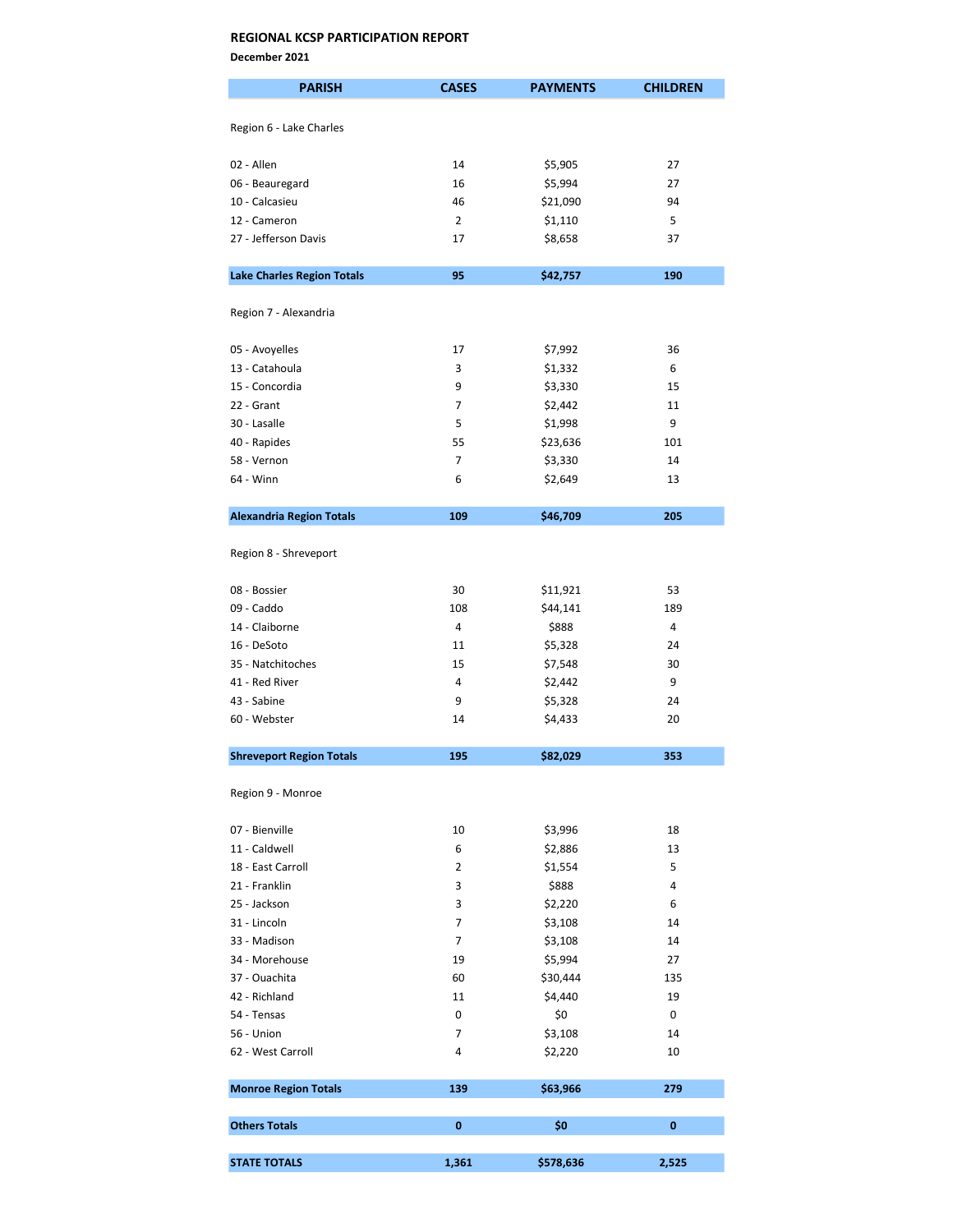November 2021

| <b>PARISH</b>                    | <b>CASES</b>   | <b>PAYMENTS</b> | <b>CHILDREN</b> |
|----------------------------------|----------------|-----------------|-----------------|
|                                  |                |                 |                 |
| Region 1 - Orleans               |                |                 |                 |
|                                  |                |                 |                 |
| 26 - Jefferson                   | 57             | \$22,244        | 93              |
| 36 - Orleans                     | 104            | \$46,287        | 198             |
| 38 - Plaquemines                 | $\mathbf{1}$   | \$222           | $\mathbf{1}$    |
| 44 - St. Bernard                 | 20             | \$8,377         | 37              |
|                                  |                |                 |                 |
| <b>Orleans Region Totals</b>     | 182            | \$77,130        | 329             |
| Region 2 - Baton Rouge           |                |                 |                 |
|                                  |                |                 |                 |
| 17 - East Baton Rouge            | 112            | \$45,828        | 202             |
| 19 - East Feliciana              | $\overline{2}$ | \$1,554         | 5               |
| 24 - Iberville                   | 6              | \$2,664         | 12              |
| 39 - Pointe Coupee               | 5              | \$1,998         | 9               |
| 61 - West Baton Rouge            | 6              | \$2,442         | 11              |
| 63 - West Feliciana              | 1              | \$222           | $\mathbf{1}$    |
|                                  |                |                 |                 |
| <b>Baton Rouge Region Totals</b> | 132            | \$54,708        | 240             |
|                                  |                |                 |                 |
| Region 3 - Covington             |                |                 |                 |
| 32 - Livingston                  | 36             | \$11,988        | 56              |
| 46 - St. Helena                  | $\overline{2}$ | \$666           | 3               |
| 52 - St. Tammany                 | 46             | \$17,072        | 74              |
| 53 - Tangipahoa                  | 59             | \$24,612        | 109             |
| 59 - Washington                  | 28             | \$9,975         | 45              |
|                                  |                |                 |                 |
| <b>Covington Region Totals</b>   | 171            | \$64,313        | 287             |
|                                  |                |                 |                 |
| Region 4 - Thibodaux             |                |                 |                 |
| 03 - Ascension                   | 24             | \$10,878        | 49              |
| 04 - Assumption                  | $\overline{2}$ | \$1,332         | 5               |
| 29 - Lafourche                   | 15             | \$4,973         | 23              |
| 45 - St. Charles                 | 10             | \$3,774         | 16              |
| 47 - St. James                   | 3              | \$1,554         | 7               |
| 48 - St. John                    | 3              | \$1,110         | 5               |
| 55 - Terrebonne                  | 24             | \$10,434        | 46              |
|                                  |                |                 |                 |
| <b>Thibodaux Region Totals</b>   | 81             | \$34,055        | 151             |
|                                  |                |                 |                 |
| Region 5 - Lafayette             |                |                 |                 |
| 01 - Acadia                      | 28             | \$10,093        | 43              |
| 20 - Evangeline                  | 21             | \$8,658         | 35              |
| 23 - Iberia                      | 29             | \$13,542        | 55              |
| 28 - Lafayette                   | 65             | \$31,746        | 131             |
| 49 - St. Landry                  | 46             | \$21,534        | 94              |
| 50 - St. Martin                  | 16             | \$8,436         | 35              |
| 51 - St. Mary                    | 10             | \$3,774         | 15              |
| 57 - Vermilion                   | 23             | \$9,102         | 41              |
|                                  |                |                 |                 |
| <b>Lafayette Region Totals</b>   | 238            | \$106,885       | 449             |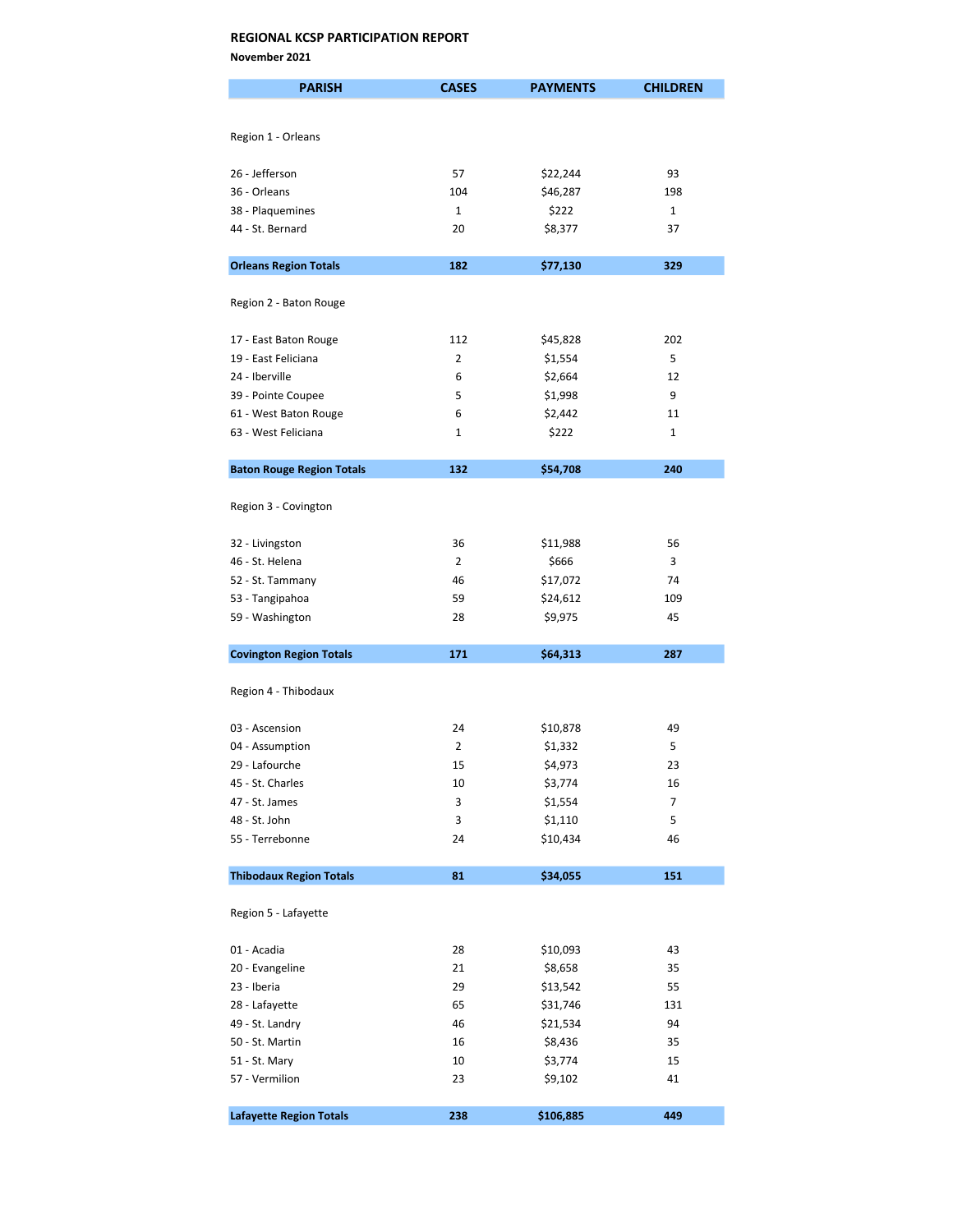November 2021

| <b>PARISH</b>                     | <b>CASES</b>   | <b>PAYMENTS</b> | <b>CHILDREN</b> |
|-----------------------------------|----------------|-----------------|-----------------|
|                                   |                |                 |                 |
| Region 6 - Lake Charles           |                |                 |                 |
| 02 - Allen                        | 13             | \$6,216         | 25              |
| 06 - Beauregard                   | 17             | \$6,438         | 29              |
| 10 - Calcasieu                    | 47             | \$22,644        | 97              |
| 12 - Cameron                      | $\overline{2}$ | \$1,110         | 5               |
| 27 - Jefferson Davis              | 17             | \$10,212        | 37              |
|                                   |                |                 |                 |
| <b>Lake Charles Region Totals</b> | 96             | \$46,620        | 193             |
| Region 7 - Alexandria             |                |                 |                 |
| 05 - Avoyelles                    | 19             | \$8,880         | 40              |
| 13 - Catahoula                    | 3              | \$1,332         | 6               |
| 15 - Concordia                    | 7              | \$2,886         | 13              |
| 22 - Grant                        | 7              | \$2,442         | 11              |
| 30 - Lasalle                      | 5              | \$1,998         | 9               |
| 40 - Rapides                      | 55             | \$23,435        | 102             |
| 58 - Vernon                       | 6              | \$2,886         | 13              |
| 64 - Winn                         | 5              | \$2,220         | 10              |
|                                   |                |                 |                 |
| <b>Alexandria Region Totals</b>   | 107            | \$46,079        | 204             |
| Region 8 - Shreveport             |                |                 |                 |
| 08 - Bossier                      | 29             | \$10,996        | 52              |
| 09 - Caddo                        | 106            | \$41,610        | 187             |
| 14 - Claiborne                    | 4              | \$1,110         | 4               |
| 16 - DeSoto                       | 11             | \$5,328         | 24              |
| 35 - Natchitoches                 | 14             | \$5,772         | 26              |
| 41 - Red River                    | 3              | \$1,776         | 8               |
| 43 - Sabine                       | 9              | \$5,994         | 24              |
| 60 - Webster                      | 13             | \$4,218         | 19              |
| <b>Shreveport Region Totals</b>   | 189            | \$76,804        | 344             |
| Region 9 - Monroe                 |                |                 |                 |
|                                   |                |                 |                 |
| 07 - Bienville                    | 11             | \$5,328         | 20              |
| 11 - Caldwell                     | 6              | \$2,886         | 13              |
| 18 - East Carroll                 | 3              | \$1,332         | 6               |
| 21 - Franklin                     | 3              | \$1,332         | 4               |
| 25 - Jackson                      | 3              | \$1,332         | 6               |
| 31 - Lincoln                      | 7              | \$3,774         | 16              |
| 33 - Madison                      | 7              | \$3,108         | 14              |
| 34 - Morehouse                    | 20             | \$6,660         | 28              |
| 37 - Ouachita                     | 60             | \$34,854        | 136             |
| 42 - Richland                     | 9              | \$3,996         | 18              |
| 54 - Tensas                       | 0              | \$0             | 0               |
| 56 - Union                        | 7              | \$4,440         | 14              |
| 62 - West Carroll                 | 4              | \$2,220         | 10              |
| <b>Monroe Region Totals</b>       | 140            | \$71,262        | 285             |
| <b>Others Totals</b>              | $\overline{2}$ | 666             | 3               |
|                                   |                |                 |                 |
| <b>STATE TOTALS</b>               | 1,338          | \$578,522       | 2,485           |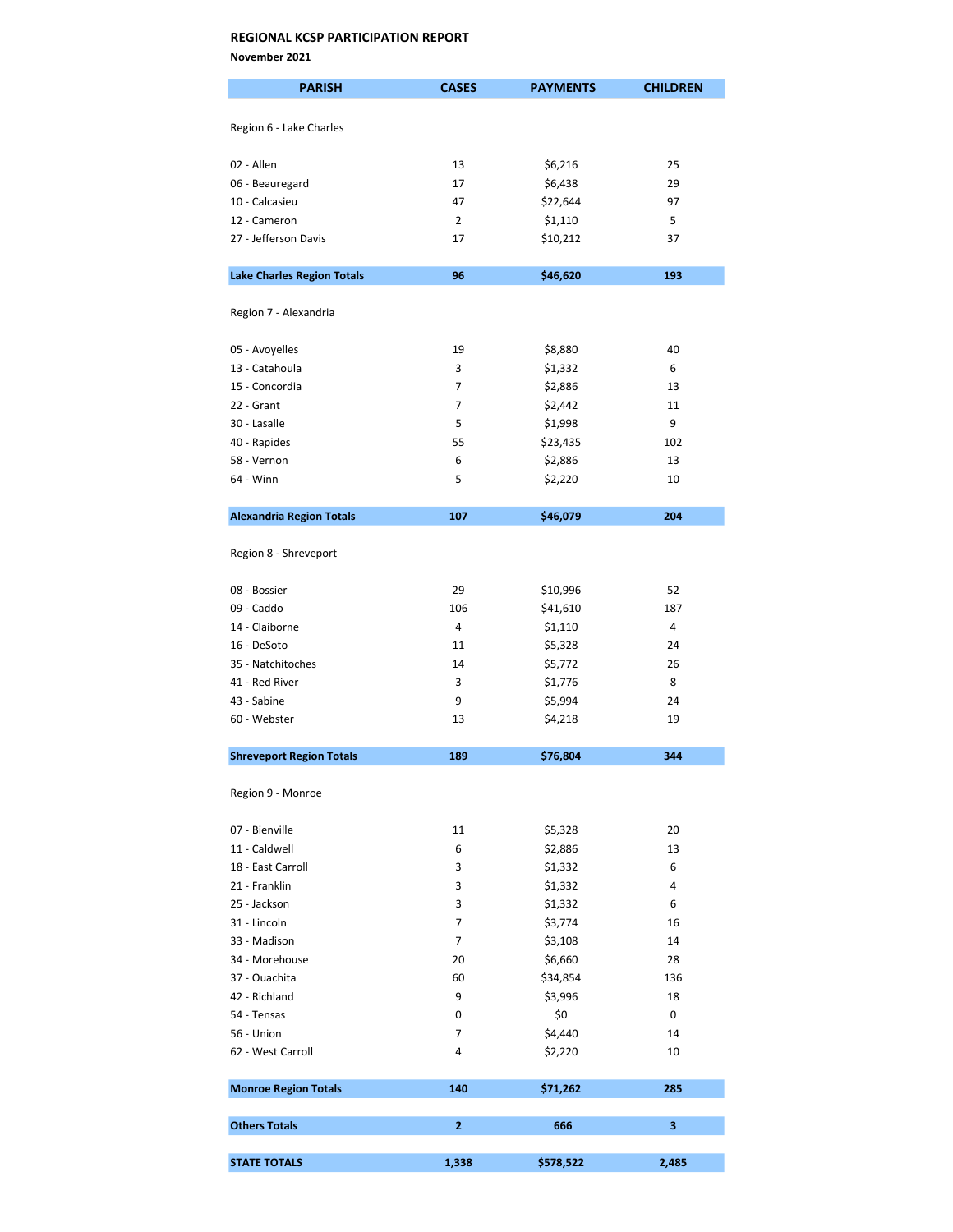October 2021

| <b>PARISH</b>                         | <b>CASES</b>      | <b>PAYMENTS</b>  | <b>CHILDREN</b> |
|---------------------------------------|-------------------|------------------|-----------------|
|                                       |                   |                  |                 |
| Region 1 - Orleans                    |                   |                  |                 |
|                                       |                   |                  |                 |
| 26 - Jefferson                        | 54                | \$18,308         | 81              |
| 36 - Orleans                          | 100               | \$44,474         | 188             |
| 38 - Plaquemines                      | $\mathbf{1}$      | \$222            | $\mathbf{1}$    |
| 44 - St. Bernard                      | 19                | \$7,992          | 36              |
|                                       |                   |                  |                 |
| <b>Orleans Region Totals</b>          | 174               | \$70,996         | 306             |
|                                       |                   |                  |                 |
| Region 2 - Baton Rouge                |                   |                  |                 |
|                                       |                   |                  |                 |
| 17 - East Baton Rouge                 | 109               | \$45,066         | 201             |
| 19 - East Feliciana<br>24 - Iberville | $\mathbf{1}$<br>6 | \$666<br>\$2,664 | 3<br>12         |
| 39 - Pointe Coupee                    | 5                 | \$1,998          | 9               |
| 61 - West Baton Rouge                 | 6                 | \$2,442          | 11              |
| 63 - West Feliciana                   | 1                 | \$222            | 1               |
|                                       |                   |                  |                 |
| <b>Baton Rouge Region Totals</b>      | 128               | \$53,058         | 237             |
|                                       |                   |                  |                 |
| Region 3 - Covington                  |                   |                  |                 |
|                                       |                   |                  |                 |
| 32 - Livingston                       | 35                | \$12,654         | 55              |
| 46 - St. Helena                       | $\overline{2}$    | \$666            | 3               |
| 52 - St. Tammany                      | 43                | \$15,540         | 67              |
| 53 - Tangipahoa                       | 57                | \$23,724         | 107             |
| 59 - Washington                       | 28                | \$9,812          | 45              |
| <b>Covington Region Totals</b>        | 165               | \$62,396         | 277             |
|                                       |                   |                  |                 |
| Region 4 - Thibodaux                  |                   |                  |                 |
|                                       |                   |                  |                 |
| 03 - Ascension                        | 24                | \$11,322         | 50              |
| 04 - Assumption                       | 1                 | \$1,776          | 4               |
| 29 - Lafourche                        | 15                | \$5,106          | 23              |
| 45 - St. Charles                      | 9                 | \$3,552          | 16              |
| 47 - St. James                        | 3                 | \$1,554          | 7               |
| 48 - St. John                         | 3                 | \$1,110          | 5               |
| 55 - Terrebonne                       | 25                | \$11,544         | 50              |
| <b>Thibodaux Region Totals</b>        | 80                | \$35,964         | 155             |
|                                       |                   |                  |                 |
| Region 5 - Lafayette                  |                   |                  |                 |
|                                       |                   |                  |                 |
| 01 - Acadia                           | 25                | \$8,970          | 38              |
| 20 - Evangeline                       | 20                | \$8,436          | 36              |
| 23 - Iberia                           | 29                | \$11,766         | 53              |
| 28 - Lafayette                        | 59                | \$27,972         | 122             |
| 49 - St. Landry                       | 45                | \$20,424         | 90              |
| 50 - St. Martin                       | 16                | \$7,326          | 33              |
| 51 - St. Mary                         | 9                 | \$3,330          | 14              |
| 57 - Vermilion                        | 23                | \$9,080          | 41              |
| <b>Lafayette Region Totals</b>        | 226               | \$97,304         | 427             |
|                                       |                   |                  |                 |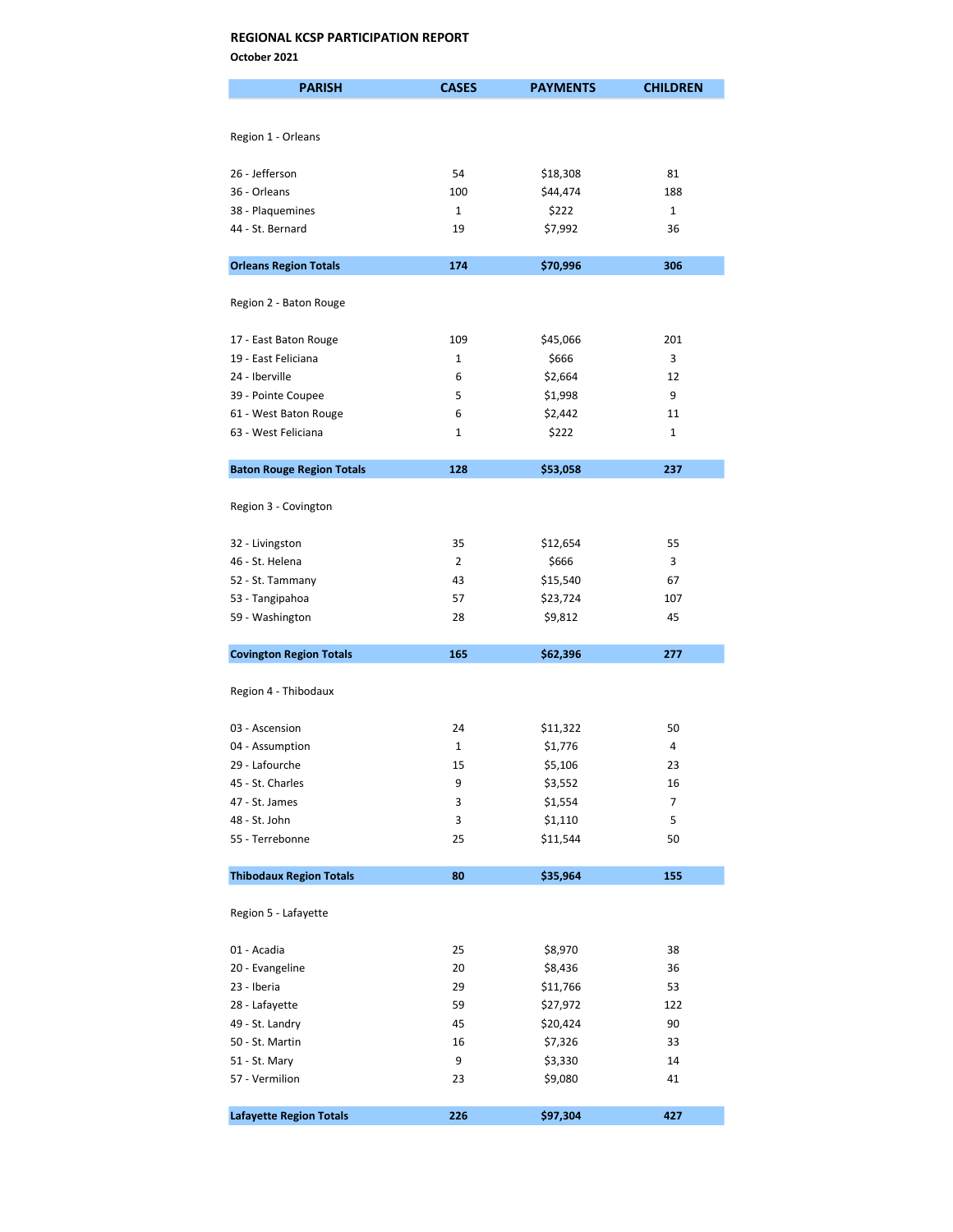October 2021

| <b>PARISH</b>                     | <b>CASES</b>   | <b>PAYMENTS</b>    | <b>CHILDREN</b> |
|-----------------------------------|----------------|--------------------|-----------------|
| Region 6 - Lake Charles           |                |                    |                 |
|                                   |                |                    |                 |
| 02 - Allen                        | 12             | \$4,884            | 22              |
| 06 - Beauregard                   | 17             | \$6,438            | 29              |
| 10 - Calcasieu                    | 46             | \$21,756           | 96              |
| 12 - Cameron                      | $\overline{2}$ | \$1,110            | 5               |
| 27 - Jefferson Davis              | 15             | \$7,326            | 31              |
| <b>Lake Charles Region Totals</b> | 92             | \$41,514           | 183             |
| Region 7 - Alexandria             |                |                    |                 |
| 05 - Avoyelles                    | 20             | \$10,434           | 41              |
| 13 - Catahoula                    | 3              | \$1,332            | 6               |
| 15 - Concordia                    | 7              | \$2,886            | 13              |
| 22 - Grant                        | 7              | \$2,442            | 11              |
| 30 - Lasalle                      | 5              | \$1,998            | 9               |
| 40 - Rapides                      | 50             | \$21,608           | 98              |
| 58 - Vernon                       | 7              |                    | 14              |
| 64 - Winn                         | 5              | \$3,108<br>\$3,108 | 10              |
|                                   |                |                    |                 |
| <b>Alexandria Region Totals</b>   | 104            | \$46,916           | 202             |
| Region 8 - Shreveport             |                |                    |                 |
| 08 - Bossier                      | 29             | \$12,654           | 49              |
| 09 - Caddo                        | 105            | \$43,024           | 186             |
| 14 - Claiborne                    | 3              | \$666              | 3               |
| 16 - DeSoto                       | 11             | \$5,328            | 24              |
| 35 - Natchitoches                 | 12             | \$5,550            | 23              |
| 41 - Red River                    | 3              | \$1,776            | 8               |
| 43 - Sabine                       | $\overline{7}$ | \$4,662            | 21              |
| 60 - Webster                      | 13             | \$4,218            | 19              |
| <b>Shreveport Region Totals</b>   | 183            | \$77,878           | 333             |
| Region 9 - Monroe                 |                |                    |                 |
|                                   |                |                    |                 |
| 07 - Bienville                    | 10             | \$3,996            | 18              |
| 11 - Caldwell                     | 6              | \$2,886            | 13              |
| 18 - East Carroll                 | 3              | \$1,332            | 6               |
| 21 - Franklin                     | $\overline{2}$ | \$444              | $\overline{2}$  |
| 25 - Jackson                      | 3              | \$1,332            | 6               |
| 31 - Lincoln                      | 6              | \$3,552            | 15              |
| 33 - Madison                      | 8              | \$3,552            | 16              |
| 34 - Morehouse                    | 19             | \$5,772            | 26              |
| 37 - Ouachita                     | 52             | \$26,862           | 115             |
| 42 - Richland                     | 10             | \$4,218            | 19              |
| 54 - Tensas                       | 0              | \$0                | 0               |
| 56 - Union<br>62 - West Carroll   | 6<br>4         | \$2,442<br>\$2,220 | 11<br>10        |
|                                   |                |                    |                 |
| <b>Monroe Region Totals</b>       | 129            | \$58,608           | 257             |
| <b>Others Totals</b>              | 0              | \$0                | $\bf{0}$        |
| <b>STATE TOTALS</b>               | 1,281          | \$544,634          | 2,377           |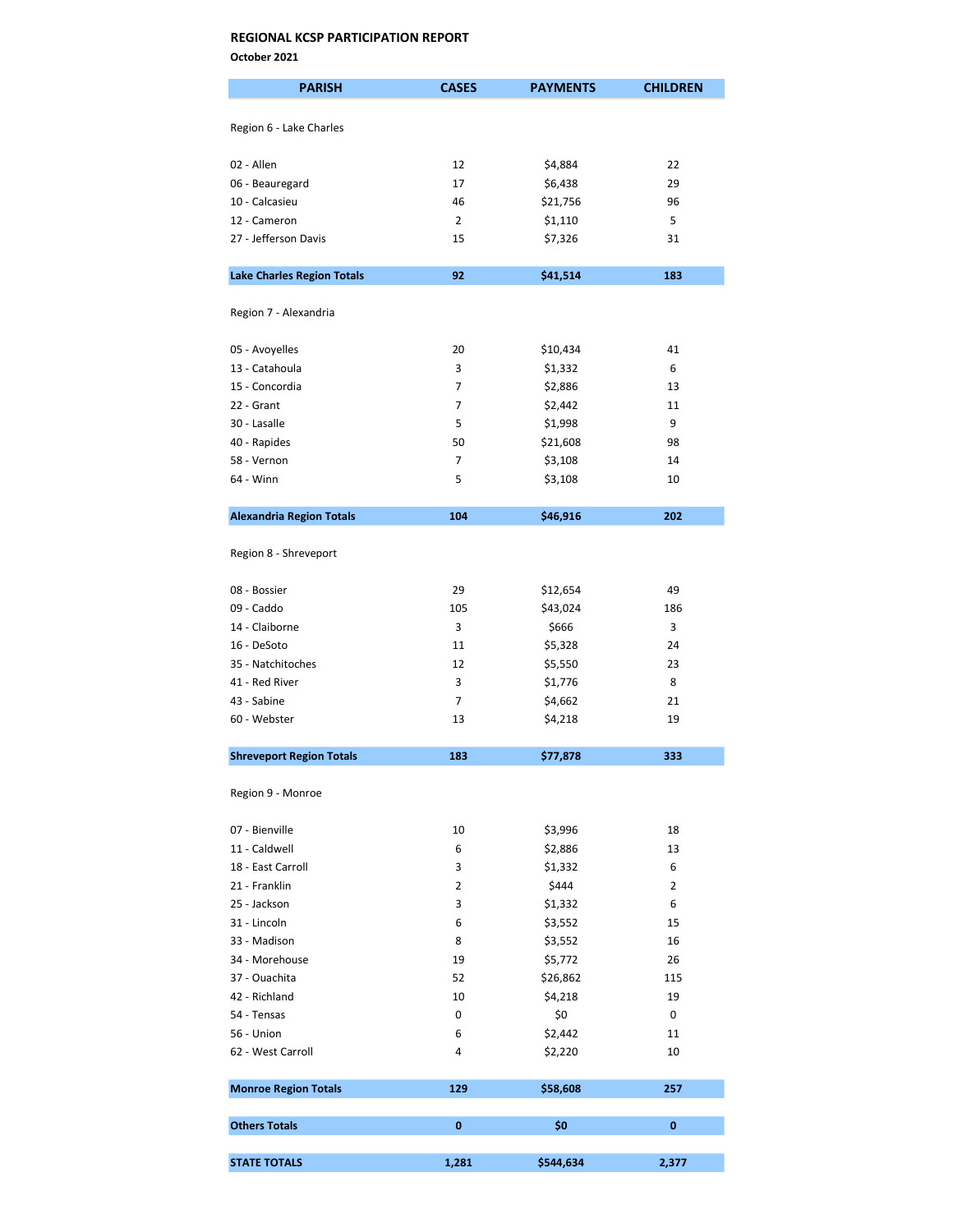September 2021

| <b>PARISH</b>                    | <b>CASES</b>   | <b>PAYMENTS</b> | <b>CHILDREN</b> |
|----------------------------------|----------------|-----------------|-----------------|
|                                  |                |                 |                 |
| Region 1 - Orleans               |                |                 |                 |
|                                  |                |                 |                 |
| 26 - Jefferson                   | 56             | \$18,648        | 84              |
| 36 - Orleans                     | 102            | \$43,512        | 193             |
| 38 - Plaquemines                 | $\mathbf{1}$   | \$222           | $\mathbf{1}$    |
| 44 - St. Bernard                 | 20             | \$8,436         | 38              |
| <b>Orleans Region Totals</b>     | 179            | \$70,818        | 316             |
| Region 2 - Baton Rouge           |                |                 |                 |
|                                  |                |                 |                 |
| 17 - East Baton Rouge            | 112            | \$45,510        | 205             |
| 19 - East Feliciana              | $\mathbf{1}$   | \$666           | 3               |
| 24 - Iberville                   | 7              | \$3,552         | 16              |
| 39 - Pointe Coupee               | 5              | \$1,998         | 9               |
| 61 - West Baton Rouge            | 6              | \$2,442         | 11              |
| 63 - West Feliciana              | 1              | \$222           | 1               |
| <b>Baton Rouge Region Totals</b> | 132            | \$54,390        | 245             |
|                                  |                |                 |                 |
| Region 3 - Covington             |                |                 |                 |
| 32 - Livingston                  | 34             | \$12,240        | 56              |
| 46 - St. Helena                  | $\overline{2}$ | \$666           | 3               |
| 52 - St. Tammany                 | 42             | \$15,466        | 69              |
| 53 - Tangipahoa                  | 60             | \$26,418        | 118             |
| 59 - Washington                  | 27             | \$10,212        | 46              |
| <b>Covington Region Totals</b>   | 165            | \$65,002        | 292             |
|                                  |                |                 |                 |
| Region 4 - Thibodaux             |                |                 |                 |
| 03 - Ascension                   | 24             | \$11,100        | 50              |
| 04 - Assumption                  | 0              | \$0             | 0               |
| 29 - Lafourche                   | 17             | \$5,994         | 27              |
| 45 - St. Charles                 | 9              | \$3,552         | 16              |
| 47 - St. James                   | 3              | \$1,554         | 7               |
| 48 - St. John                    | 3              | \$1,110         | 5               |
| 55 - Terrebonne                  | 27             | \$11,988        | 54              |
|                                  |                |                 |                 |
| <b>Thibodaux Region Totals</b>   | 83             | \$35,298        | 159             |
| Region 5 - Lafayette             |                |                 |                 |
| 01 - Acadia                      | 24             | \$8,658         | 37              |
| 20 - Evangeline                  | 20             | \$8,214         | 35              |
| 23 - Iberia                      | 29             | \$11,988        | 54              |
| 28 - Lafayette                   | 57             | \$26,862        | 120             |
| 49 - St. Landry                  | 45             | \$19,980        | 91              |
| 50 - St. Martin                  | 17             | \$7,992         | 36              |
| 51 - St. Mary                    | 9              | \$3,108         | 14              |
| 57 - Vermilion                   | 24             | \$9,324         | 42              |
| <b>Lafayette Region Totals</b>   | 225            | \$96,126        | 429             |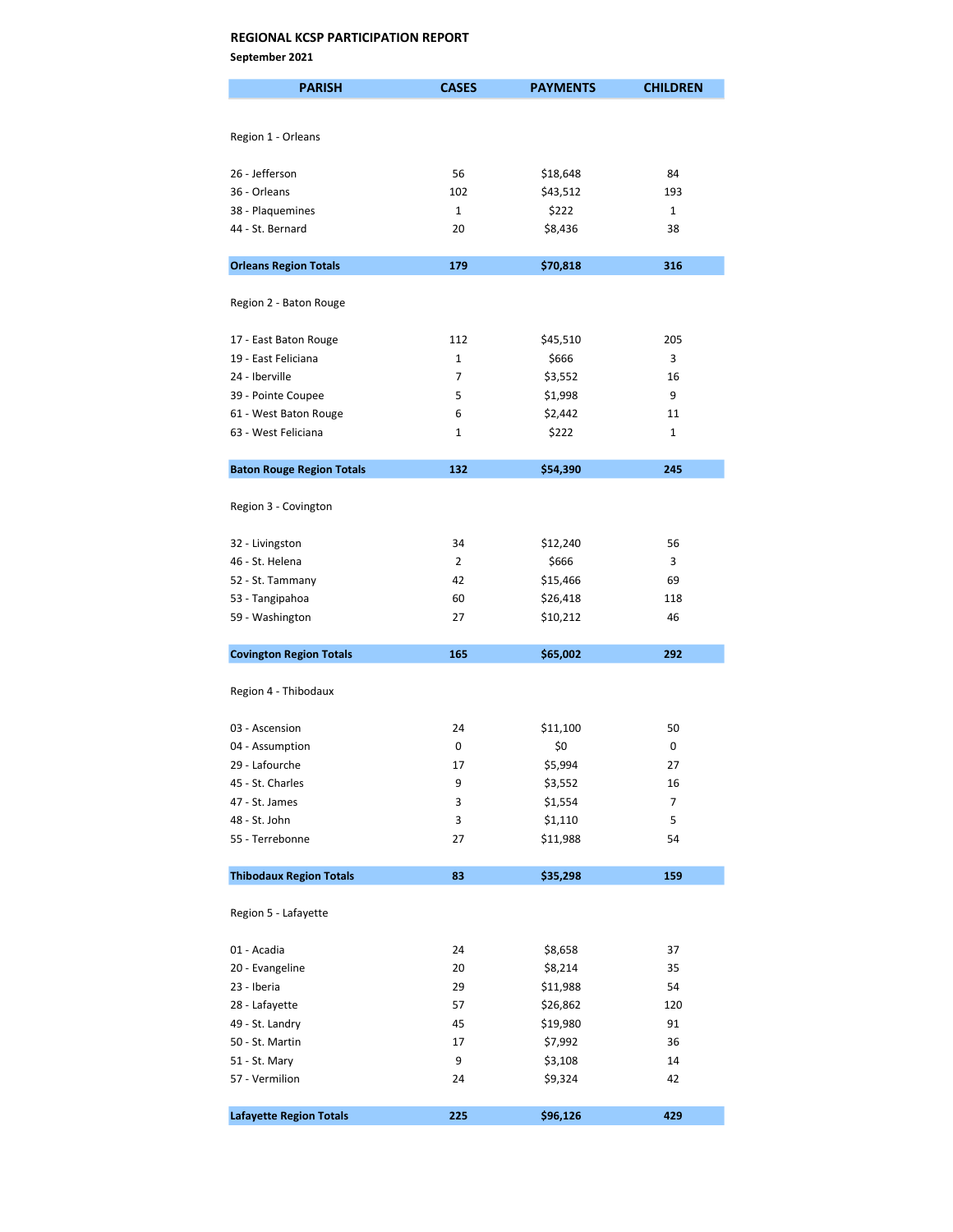September 2021

| <b>PARISH</b>                     | <b>CASES</b>   | <b>PAYMENTS</b> | <b>CHILDREN</b> |
|-----------------------------------|----------------|-----------------|-----------------|
| Region 6 - Lake Charles           |                |                 |                 |
|                                   |                |                 |                 |
| 02 - Allen                        | 12             | \$4,884         | 22              |
| 06 - Beauregard                   | 18             | \$6,660         | 30              |
| 10 - Calcasieu                    | 45             | \$20,868        | 94              |
| 12 - Cameron                      | $\overline{2}$ | \$1,110         | 5               |
| 27 - Jefferson Davis              | 14             | \$7,104         | 31              |
| <b>Lake Charles Region Totals</b> | 91             | \$40,626        | 182             |
|                                   |                |                 |                 |
| Region 7 - Alexandria             |                |                 |                 |
| 05 - Avoyelles                    | 20             | \$8,880         | 41              |
| 13 - Catahoula                    | 4              | \$1,776         | 8               |
| 15 - Concordia                    | 8              | \$3,108         | 14              |
| 22 - Grant                        | $\overline{7}$ | \$2,442         | 11              |
| 30 - Lasalle                      | 5              | \$1,998         | 9               |
| 40 - Rapides                      | 54             | \$23,821        | 108             |
| 58 - Vernon                       | 7              | \$3,108         | 14              |
| 64 - Winn                         | 5              | \$2,220         | 10              |
| <b>Alexandria Region Totals</b>   | 110            | \$47,353        | 215             |
|                                   |                |                 |                 |
| Region 8 - Shreveport             |                |                 |                 |
| 08 - Bossier                      | 25             | \$9,990         | 43              |
| 09 - Caddo                        | 105            | \$41,070        | 185             |
| 14 - Claiborne                    | 3              | \$666           | 3               |
| 16 - DeSoto                       | 11             | \$5,328         | 24              |
| 35 - Natchitoches                 | 13             | \$5,772         | 26              |
| 41 - Red River                    | 3              | \$1,776         | 8               |
| 43 - Sabine                       | 8              | \$5,106         | 23              |
| 60 - Webster                      | 13             | \$4,218         | 19              |
| <b>Shreveport Region Totals</b>   | 181            | \$73,926        | 331             |
|                                   |                |                 |                 |
| Region 9 - Monroe                 |                |                 |                 |
| 07 - Bienville                    | 10             | \$4,218         | 19              |
| 11 - Caldwell                     | 6              | \$2,886         | 13              |
| 18 - East Carroll                 | 3              | \$1,332         | 6               |
| 21 - Franklin                     | 2              | \$444           | $\overline{2}$  |
| 25 - Jackson                      | 5              | \$1,776         | 8               |
| 31 - Lincoln                      | 7              | \$4,884         | 19              |
| 33 - Madison                      | 8              | \$3,552         | 16              |
| 34 - Morehouse                    | 22             | \$7,104         | 32              |
| 37 - Ouachita                     | 53             | \$25,974        | 117             |
| 42 - Richland                     | 11             | \$5,106         | 23              |
| 54 - Tensas                       | $\mathbf{1}$   | \$444           | $\overline{2}$  |
| 56 - Union                        | 7              | \$2,664         | 12              |
| 62 - West Carroll                 | 4              | \$2,220         | 10              |
| <b>Monroe Region Totals</b>       | 139            | \$62,604        | 279             |
|                                   |                |                 |                 |
| <b>Others Totals</b>              | 0              | \$0             | 0               |
| <b>STATE TOTALS</b>               | 1,305          | \$546,143       | 2,448           |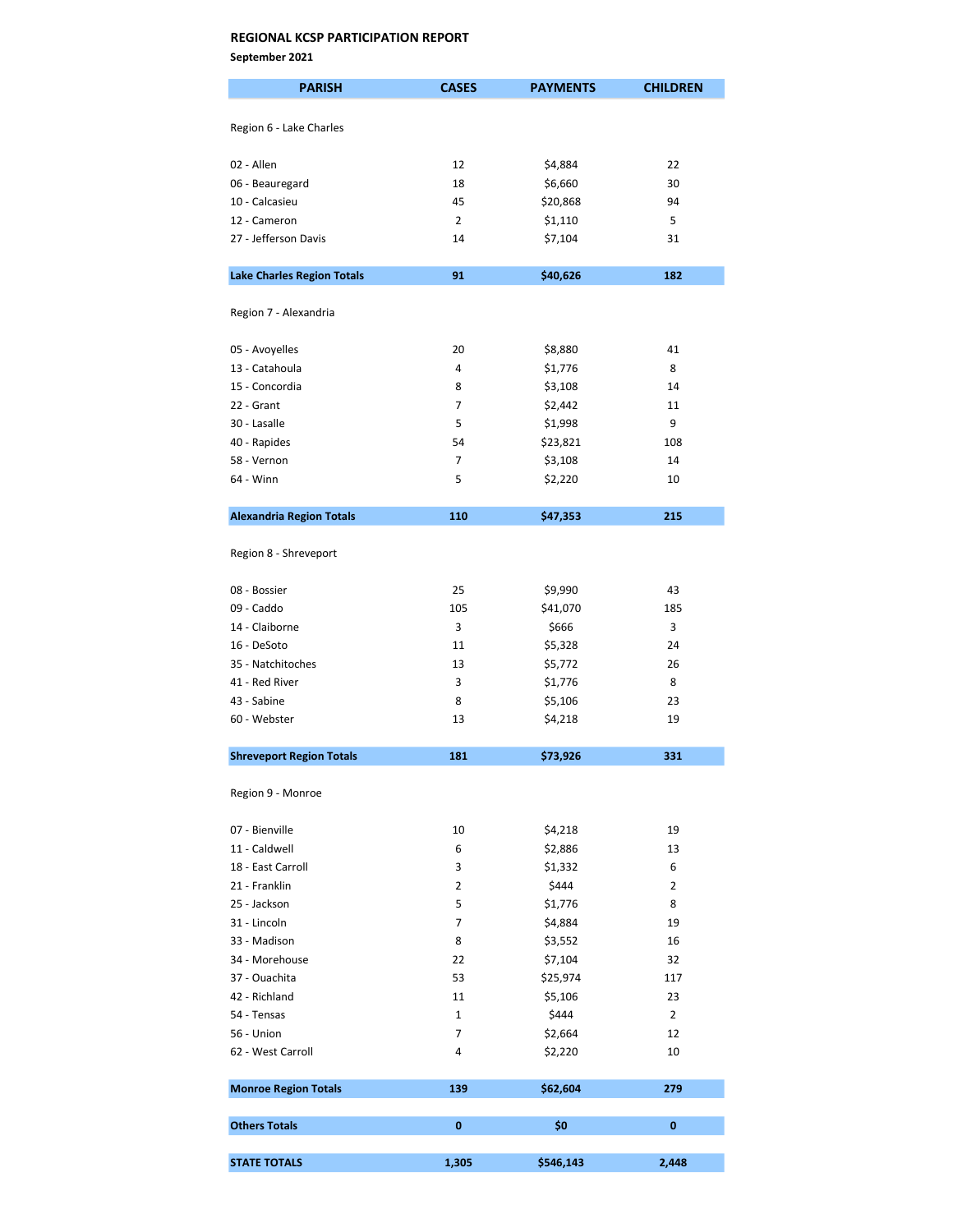August 2021

| <b>PARISH</b>                    | <b>CASES</b>   | <b>PAYMENTS</b> | <b>CHILDREN</b> |
|----------------------------------|----------------|-----------------|-----------------|
|                                  |                |                 |                 |
| Region 1 - Orleans               |                |                 |                 |
|                                  |                |                 |                 |
| 26 - Jefferson                   | 61             | \$21,534        | 97              |
| 36 - Orleans                     | 107            | \$45,473        | 199             |
| 38 - Plaquemines                 | $\mathbf{1}$   | \$222           | $\mathbf{1}$    |
| 44 - St. Bernard                 | 21             | \$8,806         | 40              |
| <b>Orleans Region Totals</b>     | 190            | \$76,035        | 337             |
| Region 2 - Baton Rouge           |                |                 |                 |
|                                  |                |                 |                 |
| 17 - East Baton Rouge            | 117            | \$48,618        | 215             |
| 19 - East Feliciana              | 1              | \$666           | 3               |
| 24 - Iberville                   | 9              | \$3,996         | 18              |
| 39 - Pointe Coupee               | 5              | \$1,998         | 9               |
| 61 - West Baton Rouge            | 6              | \$2,294         | 11              |
| 63 - West Feliciana              | 1              | \$222           | 1               |
| <b>Baton Rouge Region Totals</b> | 139            | \$57,794        | 257             |
|                                  |                |                 |                 |
| Region 3 - Covington             |                |                 |                 |
| 32 - Livingston                  | 36             | \$13,320        | 58              |
| 46 - St. Helena                  | $\overline{2}$ | \$666           | 3               |
| 52 - St. Tammany                 | 41             | \$21,534        | 68              |
| 53 - Tangipahoa                  | 62             | \$26,862        | 124             |
| 59 - Washington                  | 28             | \$11,988        | 50              |
| <b>Covington Region Totals</b>   | 169            | \$74,370        | 303             |
|                                  |                |                 |                 |
| Region 4 - Thibodaux             |                |                 |                 |
| 03 - Ascension                   | 26             | \$11,544        | 52              |
| 04 - Assumption                  | $\mathbf{1}$   | \$888           | 4               |
| 29 - Lafourche                   | 18             | \$6,216         | 28              |
| 45 - St. Charles                 | 9              | \$3,330         | 15              |
| 47 - St. James                   | 3              | \$1,554         | 7               |
| 48 - St. John                    | 4              | \$888           | 6               |
| 55 - Terrebonne                  | 27             | \$12,654        | 56              |
| <b>Thibodaux Region Totals</b>   | 88             | \$37,074        | 168             |
|                                  |                |                 |                 |
| Region 5 - Lafayette             |                |                 |                 |
| 01 - Acadia                      | 26             | \$8,880         | 41              |
| 20 - Evangeline                  | 24             | \$9,324         | 42              |
| 23 - Iberia                      | 30             | \$12,210        | 56              |
| 28 - Lafayette                   | 61             | \$27,728        | 125             |
| 49 - St. Landry                  | 47             | \$20,846        | 95              |
| 50 - St. Martin                  | 17             | \$7,770         | 35              |
| 51 - St. Mary                    | 9              | \$3,330         | 14              |
| 57 - Vermilion                   | 24             | \$10,656        | 42              |
| <b>Lafayette Region Totals</b>   | 238            | \$100,744       | 450             |
|                                  |                |                 |                 |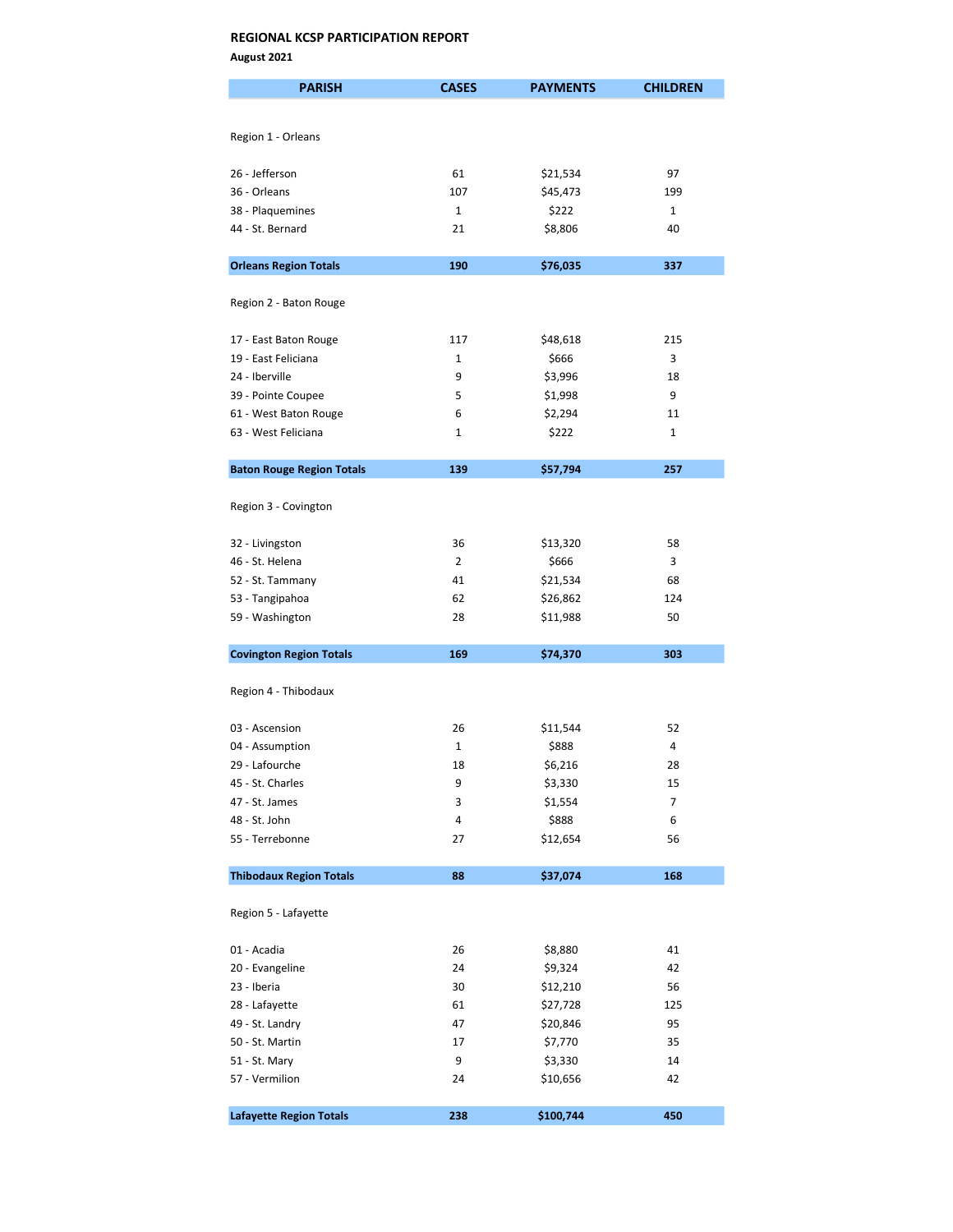August 2021

| <b>PARISH</b>                     | <b>CASES</b>   | <b>PAYMENTS</b> | <b>CHILDREN</b> |
|-----------------------------------|----------------|-----------------|-----------------|
|                                   |                |                 |                 |
| Region 6 - Lake Charles           |                |                 |                 |
| 02 - Allen                        | 12             | \$4,884         | 22              |
| 06 - Beauregard                   | 19             | \$7,548         | 33              |
| 10 - Calcasieu                    | 50             | \$22,600        | 102             |
| 12 - Cameron                      | $\overline{2}$ | \$1,110         | 5               |
| 27 - Jefferson Davis              | 15             | \$7,548         | 33              |
| <b>Lake Charles Region Totals</b> | 98             | \$43,690        | 195             |
|                                   |                |                 |                 |
| Region 7 - Alexandria             |                |                 |                 |
| 05 - Avoyelles                    | 18             | \$8,436         | 38              |
| 13 - Catahoula                    | 4              | \$1,776         | 8               |
| 15 - Concordia                    | 8              | \$3,108         | 14              |
| 22 - Grant                        | $\overline{7}$ | \$2,412         | 11              |
| 30 - Lasalle                      | 6              | \$2,442         | 11              |
| 40 - Rapides                      | 55             | \$23,236        | 106             |
| 58 - Vernon                       | $\overline{7}$ | \$3,330         | 15              |
| 64 - Winn                         | 7              | \$3,552         | 17              |
| <b>Alexandria Region Totals</b>   | 112            | \$48,292        | 220             |
|                                   |                |                 |                 |
| Region 8 - Shreveport             |                |                 |                 |
| 08 - Bossier                      | 26             | \$10,212        | 45              |
| 09 - Caddo                        | 116            | \$44,075        | 201             |
| 14 - Claiborne                    | 3              | \$666           | 3               |
| 16 - DeSoto                       | 11             | \$5,328         | 24              |
| 35 - Natchitoches                 | 14             | \$6,438         | 29              |
| 41 - Red River                    | 3              | \$666           | 8               |
| 43 - Sabine                       | 8              | \$5,994         | 23              |
| 60 - Webster                      | 14             | \$5,106         | 21              |
| <b>Shreveport Region Totals</b>   | 195            | \$78,485        | 354             |
|                                   |                |                 |                 |
| Region 9 - Monroe                 |                |                 |                 |
| 07 - Bienville                    | 10             | \$4,174         | 19              |
| 11 - Caldwell                     | 6              | \$2,886         | 13              |
| 18 - East Carroll                 | $\overline{2}$ | \$888           | 4               |
| 21 - Franklin                     | 2              | \$222           | 2               |
| 25 - Jackson                      | 5              | \$1,776         | 8               |
| 31 - Lincoln                      | 5              | \$2,886         | 13              |
| 33 - Madison                      | 8              | \$3,552         | 16              |
| 34 - Morehouse                    | 22             | \$7,319         | 31              |
| 37 - Ouachita                     | 61             | \$30,858        | 133             |
| 42 - Richland                     | 12             | \$5,328         | 24              |
| 54 - Tensas                       | $\mathbf{1}$   | \$444           | $\overline{2}$  |
| 56 - Union                        | 8              | \$3,774         | 13              |
| 62 - West Carroll                 | 4              | \$2,220         | 10              |
| <b>Monroe Region Totals</b>       | 146            | \$66,327        | 288             |
|                                   |                |                 |                 |
| <b>Others Totals</b>              | $\bf{0}$       | \$0             | $\mathbf{0}$    |
| <b>STATE TOTALS</b>               | 1,375          | \$582,811       | 2,572           |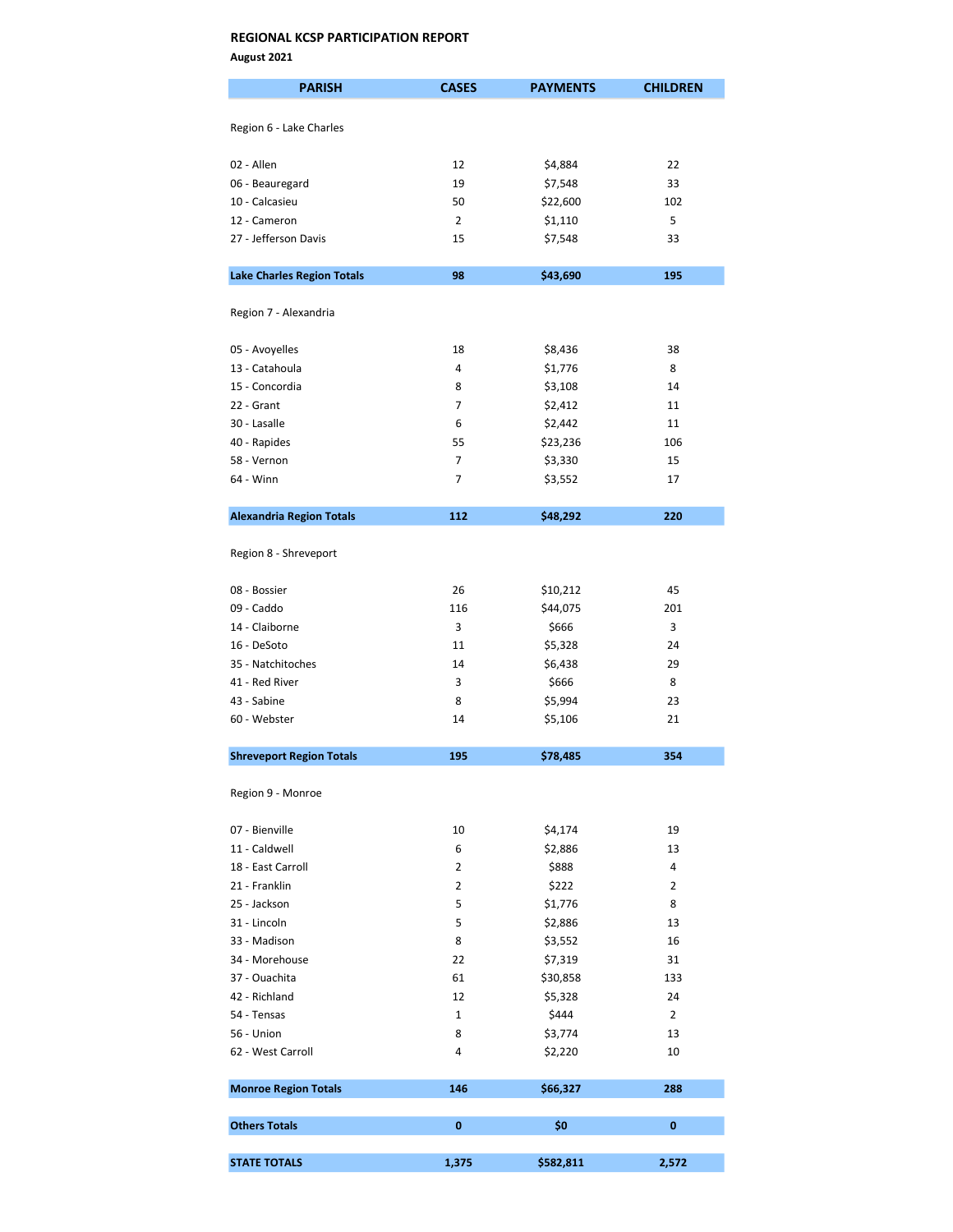| <b>PARISH</b>                                | <b>CASES</b> | <b>PAYMENTS</b>  | <b>CHILDREN</b> |
|----------------------------------------------|--------------|------------------|-----------------|
|                                              |              |                  |                 |
| Region 1 - Orleans                           |              |                  |                 |
|                                              |              |                  |                 |
| 26 - Jefferson                               | 66           | \$23,088         | 103             |
| 36 - Orleans                                 | 105          | \$44,060         | 200             |
| 38 - Plaquemines                             | 1            | \$444            | $\mathbf{1}$    |
| 44 - St. Bernard                             | 19           | \$7,992          | 36              |
| <b>Orleans Region Totals</b>                 | 191          | \$75,584         | 340             |
|                                              |              |                  |                 |
| Region 2 - Baton Rouge                       |              |                  |                 |
|                                              |              |                  |                 |
| 17 - East Baton Rouge                        | 120          | \$49,994         | 222             |
| 19 - East Feliciana                          | 1            | \$666            | 3               |
| 24 - Iberville                               | 9            | \$5,106          | 19              |
| 39 - Pointe Coupee                           | 5<br>7       | \$1,998          | 9<br>12         |
| 61 - West Baton Rouge<br>63 - West Feliciana | 1            | \$2,664<br>\$222 | $\mathbf{1}$    |
|                                              |              |                  |                 |
| <b>Baton Rouge Region Totals</b>             | 143          | \$60,650         | 266             |
|                                              |              |                  |                 |
| Region 3 - Covington                         |              |                  |                 |
| 32 - Livingston                              | 35           | \$13,542         | 58              |
| 46 - St. Helena                              | 2            | \$666            | 3               |
| 52 - St. Tammany                             | 39           | \$14,652         | 64              |
| 53 - Tangipahoa                              | 64           | \$30,873         | 133             |
| 59 - Washington                              | 28           | \$11,100         | 50              |
|                                              |              |                  |                 |
| <b>Covington Region Totals</b>               | 168          | \$70,833         | 308             |
| Region 4 - Thibodaux                         |              |                  |                 |
|                                              |              |                  |                 |
| 03 - Ascension                               | 26           | \$11,544         | 52              |
| 04 - Assumption                              | 1            | \$888            | 4               |
| 29 - Lafourche                               | 18           | \$6,438          | 28              |
| 45 - St. Charles                             | 10           | \$3,552          | 16              |
| 47 - St. James                               | 3            | \$1,554          | 7               |
| 48 - St. John                                | 4            | \$1,776          | 6               |
| 55 - Terrebonne                              | 28           | \$12,876         | 58              |
| <b>Thibodaux Region Totals</b>               | 90           | \$38,628         | 171             |
|                                              |              |                  |                 |
| Region 5 - Lafayette                         |              |                  |                 |
| 01 - Acadia                                  | 30           | \$10,656         | 46              |
| 20 - Evangeline                              | 26           | \$10,212         | 46              |
| 23 - Iberia                                  | 32           | \$13,320         | 59              |
| 28 - Lafayette                               | 64           | \$28,860         | 128             |
| 49 - St. Landry                              | 48           | \$22,304         | 98              |
| 50 - St. Martin                              | 17           | \$7,992          | 35              |
| 51 - St. Mary                                | 8            | \$3,108          | 13              |
| 57 - Vermilion                               | 23           | \$8,658          | 38              |
| <b>Lafayette Region Totals</b>               | 248          | \$105,110        | 463             |
|                                              |              |                  |                 |